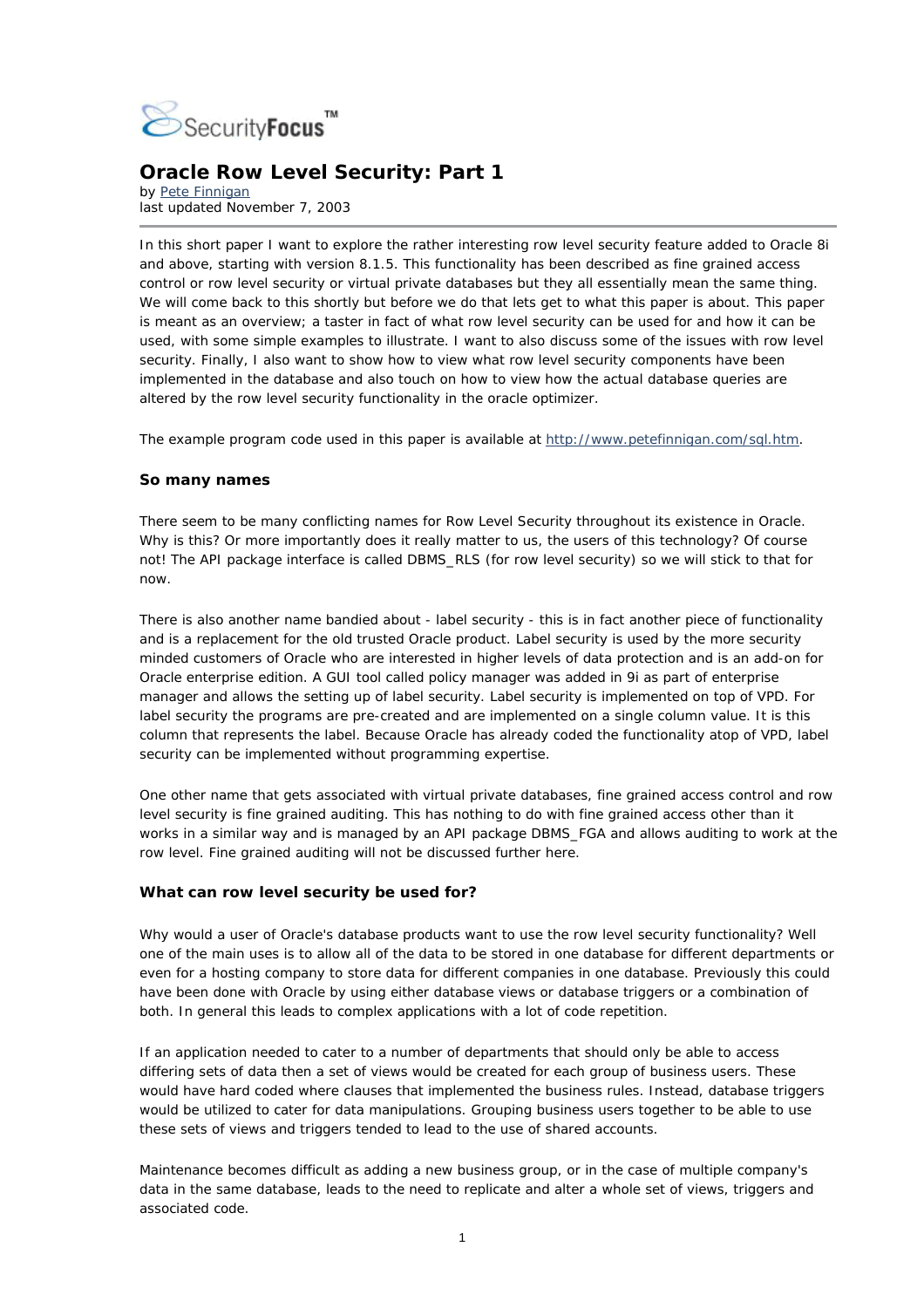Auditing of individual user actions becomes a problem with the built in audit features as users share database accounts. To enable business users to be audited a whole set of authentication, application roles and audit features are generally implemented by the developers.

Where is all of this code? It could be in the client applications, or more recently in a middle tier application server. Maintenance is clearly a big issue! So is security - what would happen if a user connected to the database with a tool such as *SQL\*Plus* or even MS Excel via ODBC and used one of the shared accounts? When applications control the differing business roles from manager down to lowest data in-putter then there is an issue. The shared database account needs to be able to see and use all of the functionality for every application role. So, when a direct connection is made to the database using one of these accounts a security hole exists.

The scenario I have painted is just one possibility; there are many others and similar issues will be obvious in those as well. Row level security can be a solution to some of these problems. Here are a few of the advantages of row level security:

- Oracle's row level security provides a great improvement for this type of application where many users must connect to the same data but be segregated based on what parts of that data they are allowed to view and edit.
- Maintenance becomes easier as now the business rules and security implementations are done through one PL/SQL procedure per table instead of being spread throughout the applications code.
- It should be possible to retro-fit row level security to an existing application due to the fact that it is implemented on the server as close to the actual data as possible.
- Because row level security is implemented as close to the data as possible, the loophole of accessing the data with a share account from a tool such as *SQL\*Plus* is solved.
- The issue of having to use shared accounts is no longer a problem as application roles / groups of users do not need to be segregated for the purpose of hard coding views onto the data. Row level security can be made to work with shared accounts though, if needed.
- Auditing can now be done more easily using Oracles built in features.
- Security policies can be associated with both database base tables and also database views.
- Using row level security makes the application more manageable due to simpler designs and less potential code.
- Row level security provides a protection against ad-hoc queries as the tool does not matter anymore; the data is secured for everyone at the source.

To close this section, it is worth noting that row level security does not make the old methods totally redundant, they can still be valid and be the best solution in some cases.

# **So how does it work - a brief example**

Row level security is based around the idea of having a defined security policy function that is attached to a database table or view execute each time data in the table or view is queried or altered. This function returns an additional piece of SQL called a predicate that is attached to the original SQL's *where clause* before the SQL is used. This is done in the query optimizer and is actually done when the SQL is parsed and executed. When the SQL is executed it is actually the modified SQL that is executed on behalf of the user. This means that the policy function controls which rows of data are returned. The process can be thought of as a system trigger that is executed when a table is accessed that has a policy defined. This also means that it is now possible to use this functionality to write *select triggers* against tables.

Application contexts can also be used within the policy function to define which predicate is returned to the optimizer. These application contexts are stored in a namespace for each user and can be set in name/value pairs to identify which groups of users belong to which *where* clause! It is not mandatory though to use an application context.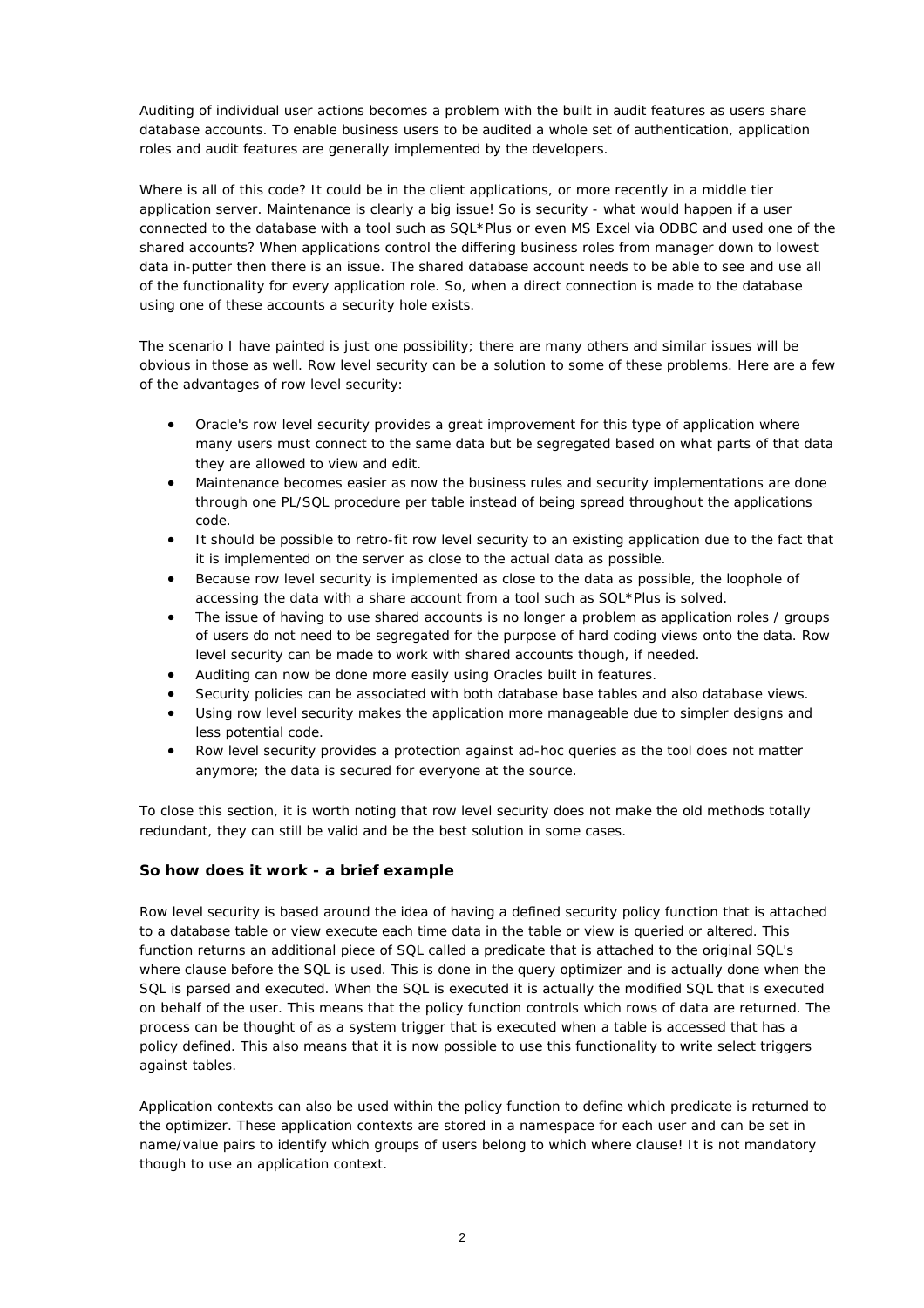Next let's look at a simple example of the use of *row level security* to see how it works. First start by creating a user to use for the test and grant some basic privileges needed. The user needs to be able to create a table and add data, create package procedures, create a context and access the row level security API and session packages.

SQL> connect system/manager@zulia Connected. SQL> create user vpd identified by vpd default tablespace users temporary tablespace temp; User created. SQL> grant create session to vpd; Grant succeeded. SQL> grant create any context to vpd; Grant succeeded. SQL> grant create table to vpd; Grant succeeded. SQL> grant unlimited tablespace to vpd; Grant succeeded. SQL> grant create procedure to vpd; Grant succeeded. SQL> connect sys/change\_on\_install@zulia as sysdba Connected. SQL> grant execute on dbms\_rls to vpd; Grant succeeded. SQL> grant execute on dbms session to vpd; Grant succeeded. SQL>

In general there are a number of basic actions required in setting up and use of *fine grained access control*. These basic steps could be described as follows and be applied to our example:

• *Choose the tables or views to protect at the row level:*

In our case we will use a simple test table called *transactions* that we will create for the purpose. This table holds some financial details for a fictitious company. These financial transactions include dates, credits, debits, transaction types and cost centres.

In the real world an application would probably want to protect tables that hold critical data or data that pertained to different divisions of an organisation or... at the design stage data that should be viewed by certain groups of users should be identified and any tables or views that store or reveal that data should be candidates for *row level security*.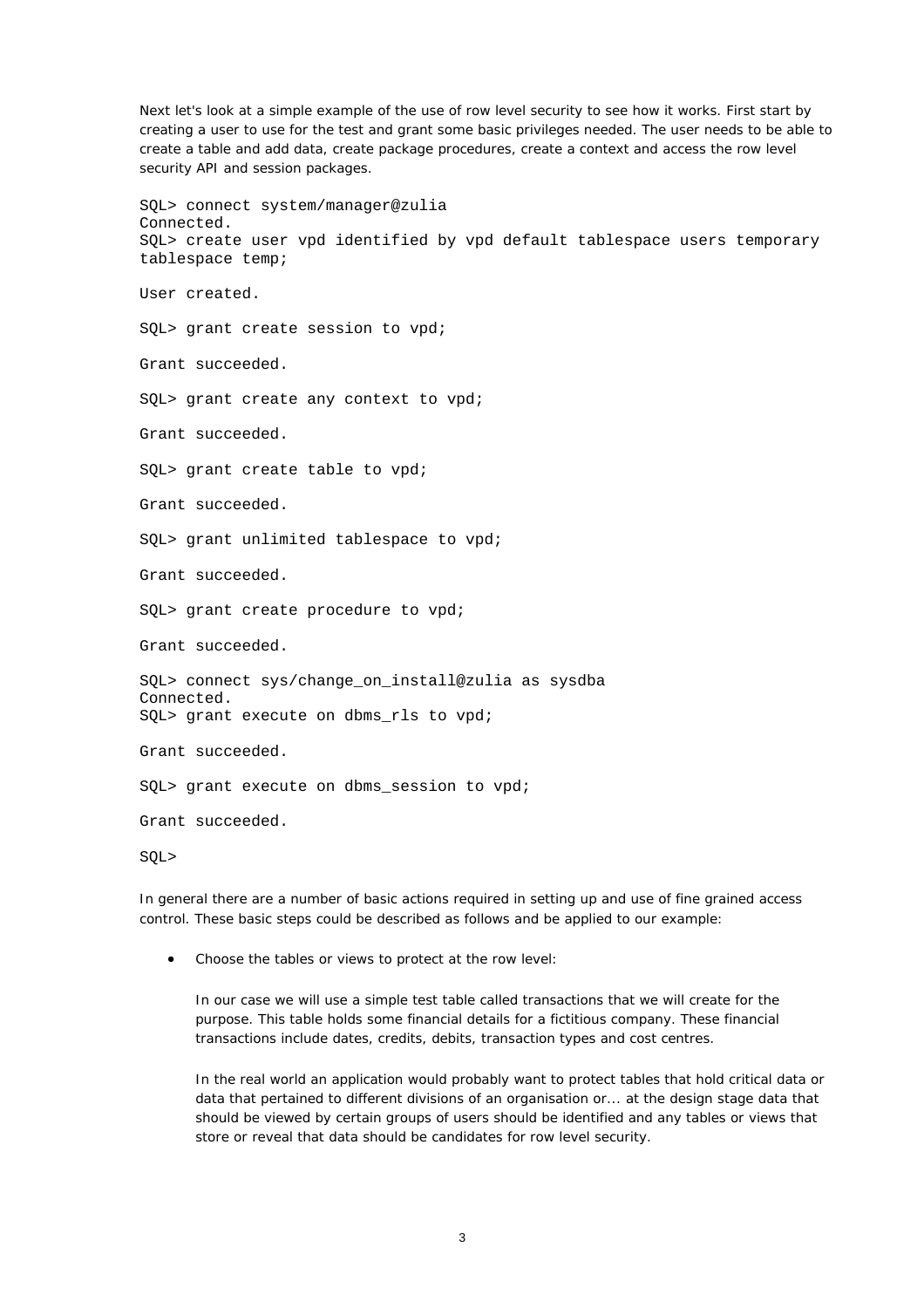The test table can be created and data can now be populated:

```
SQL> connect vpd/vpd@zulia 
Connected. 
SQL> 
SQL> create table transactions ( 
  2 trndate date, 
  3 credit_val number(12,2), 
  4 debit_val number(12,2), 
  5 trn_type varchar2(10), 
  6 cost center varchar2(10)) tablespace users;
Table created. 
SQL> 
SQL> insert into transactions 
(trndate,credit_val,debit_val,trn_type,cost_center) 
  2 values (to_date('15-OCT-2003','DD-MON-
YYYY'),100.10,0.0,'PAY','CASH'); 
1 row created. 
SQL> insert into transactions 
(trndate,credit_val,debit_val,trn_type,cost_center) 
   2 values (to_date('15-OCT-2003','DD-MON-YYYY'),50.23,0.0,'PAY','CASH'); 
1 row created. 
SQL> insert into transactions 
(trndate,credit_val,debit_val,trn_type,cost_center) 
  2 values (to_date('15-OCT-2003','DD-MON-
YYYY'),0.0,230.20,'INV','ACCOUNTS'); 
1 row created. 
SQL> insert into transactions 
(trndate,credit_val,debit_val,trn_type,cost_center) 
   2 values (to_date('15-OCT-2003','DD-MON-
YYYY'),15.24,0.0,'INT','ACCOUNTS'); 
1 row created. 
SQL> commit; 
Commit complete. 
SQL> select * from transactions; 
TRNDATE CREDIT_VAL DEBIT_VAL TRN_TYPE COST_CENTE
--------- ---------- ---------- ---------- ---------- 
15-OCT-03 100.1 0 PAY CASH 
15-OCT-03 50.23 0 PAY CASH 
15-OCT-03 0 230.2 INV ACCOUNTS 
15-OCT-03 15.24 0 INT ACCOUNTS
```

```
SQL>
```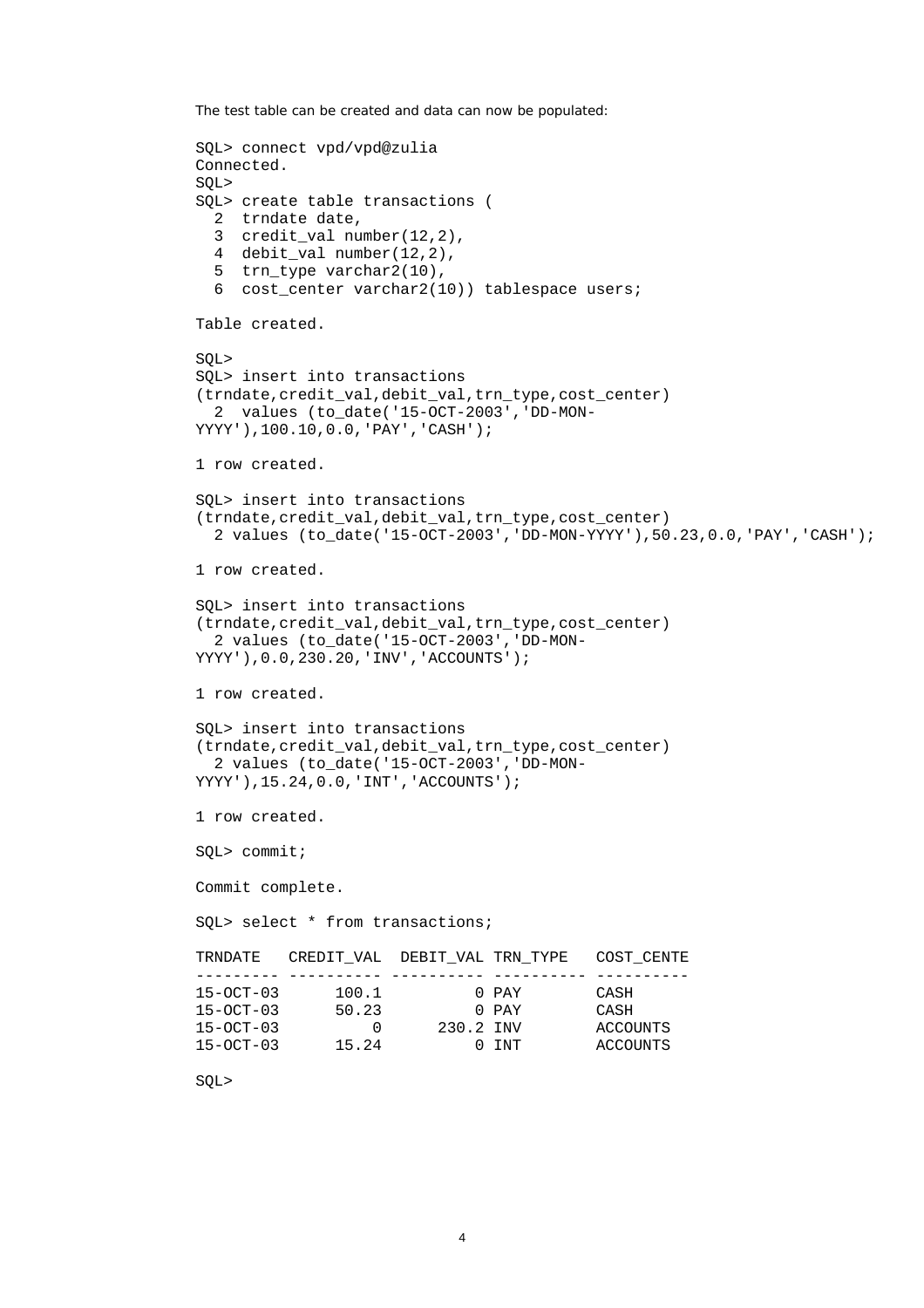Now that there is a table to protect and some data, let's move on to the next stage.

• *Define the business rules that will be followed for accessing data in these tables*

Defining the rules to be implemented is the next stage. This should revolve around which groups of people / workers should be able to access what data and how. It is possible to define differing rules on a table or view for reading data, writing data, updating data or deleting it.

In the case of our simple example we shall define the following rules. Any user in the *accounts* section can only view all transactions in the *accounts* cost centre. Any user who is employed as a *clerk* can view only *cash* cost centre transactions. *Managers* can view all transactions and finally any user who is not any of the above three cannot view any transactions. Existing records can be added and changed in the same groups with the same rules.

• *Create a security context to manage application sessions*

The security context is called an *application context* in Oracle and is a *namespace* that has name/value pairs. The only way to set a context is through the PL/SQL package that is bound to that context. Using a package bound to the context that has predefined rules to control setting of the context stops a malicious user from spoofing the context that she wants to gain better access.

Creating the context is reasonably easy - it should be associated with the PL/SQL package that will be used to set values in this context for users. The package does not have to exist yet to be able to create the context. Here is the code:

SQL> show user USER is "VPD" SQL> create or replace context vpd\_test using set\_vpd\_context; Context created. SQL>

• *Create a procedure or function to manage setting of the security context for users*

In a real application the function used to set the application or security context would set the context for the logged in user. Remember this is the function that was *bound* to the context when it was created. This allows a trusted method to set a user's context in the sense that the context can only be set through this function so it is controlled. The context could be set at logon time with a logon database trigger or could be executed by a client application or from the middle tier on the application server or in any other number of ways.

The setting of the context can be based on many things such as the time of day, the identity of the user who is logged on, where the user is logged in from, either the IP address (only if TCP is used) or the terminal. Here is an example of retrieving the IP Address:

```
SQL> select sys_context('userenv','ip_address') from dual; 
SYS_CONTEXT('USERENV','IP_ADDRESS')
--------------------------------------------------------------------------
------ 
127.0.0.1 
SQL>
```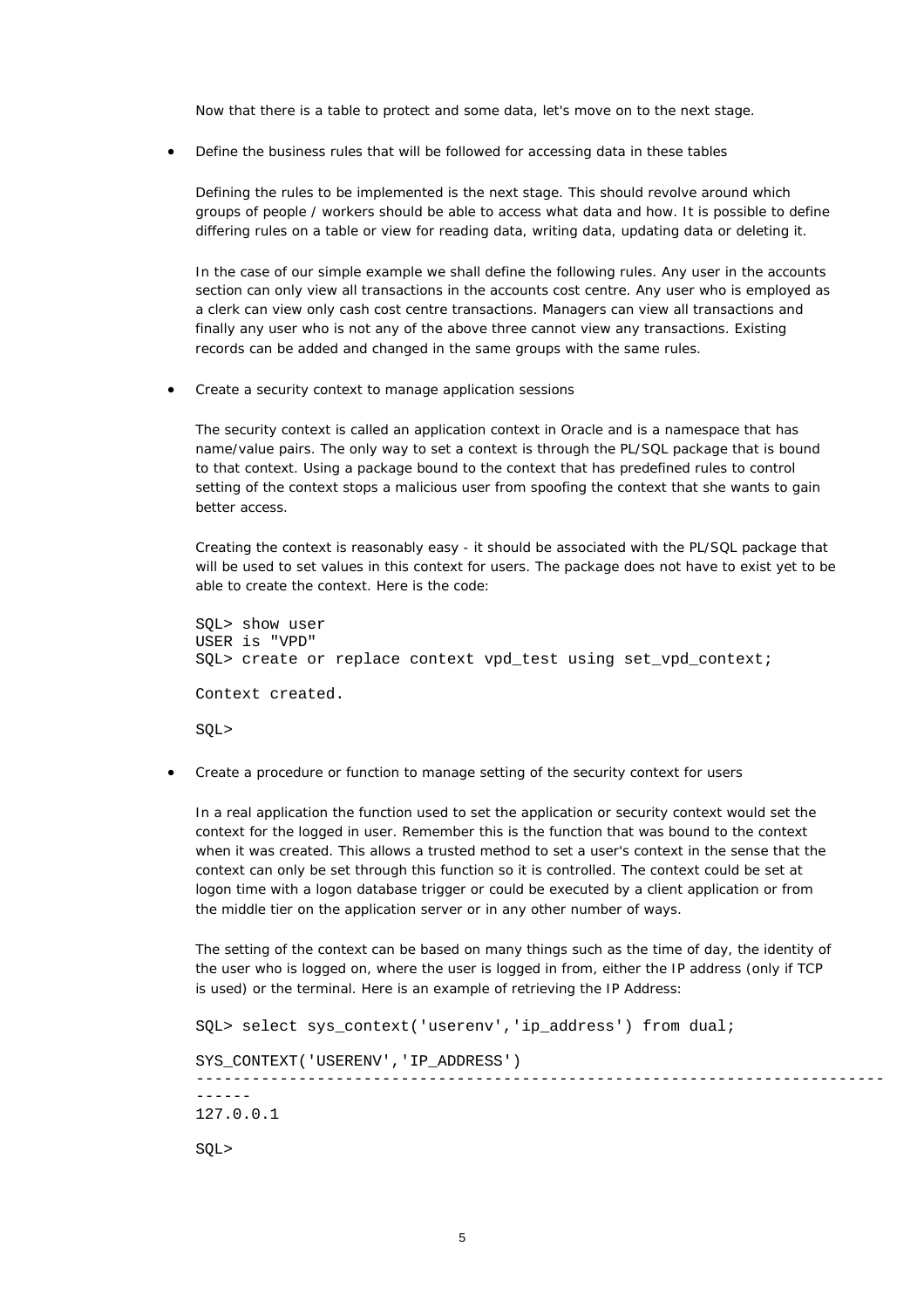Many other application-based values could also be used such as department numbers, employee numbers, company job grade, desk location... if it is stored in the database then potentially it could be used to set the context. As discussed, in a real application we would code logic to check that the correct role had been set for a user but for our simple example we will simply provide a package that allows the setting of the application role *accountant*, *manager* or *clerk*. Here it is:

```
SQL> create or replace package set_vpd_context 
   2 is 
   3 procedure set_manager; 
   4 procedure set_accountant; 
   5 procedure set_clerk; 
  6 end;
   7 /
```
Package created.

SQL>

As stated the context consists of name/value pairs. In this case we will define a variable name of *app\_role* and set the relevant values in the package body:

```
SQL> create or replace package body set vpd context
   2 as 
   3 procedure set_manager 
       4 is 
   5 begin 
  6 dbms_session.set_context('vpd_test','app_role','manager');<br>7 end:
      end;\frac{8}{9} 9 procedure set_accountant 
 10 is
  11 begin 
  12 dbms_session.set_context('vpd_test','app_role','accountant'); 
  13 end; 
 14 15 procedure set_clerk 
  16 is 
  17 begin 
  18 dbms_session.set_context('vpd_test','app_role','clerk'); 
  19 end; 
  20 end; 
  21 /
```
Package body created.

SQL>

OK, the context is now sorted, let's write the predicate function.

• *Write a package to generate the dynamic access predicates for access to each table*

This is the core functionality of the *row level security* implementation. This function is what checks the context for the current user in line with the business rules defined above and implemented in the functions to set the security context. The function then, based on the rights of the user executing the *select* statement or *update*, *insert* or *delete* returns a predicate. This predicate is a dynamic piece of SQL that is appended to the *where clause* of the executing SQL by the Oracle optimizer at the time the SQL is parsed and executed.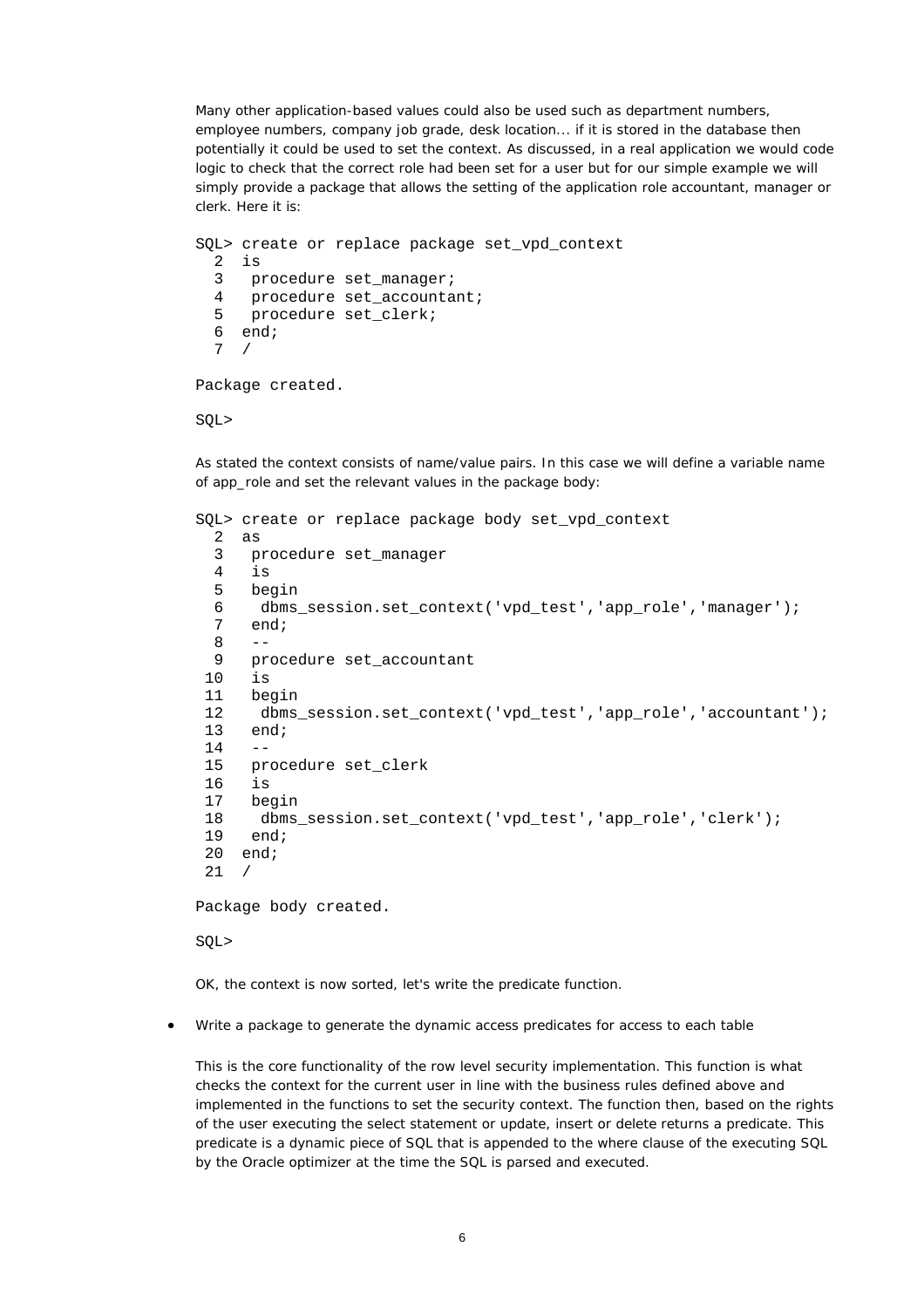It is possible to write and define separate policy functions for *select*, *insert*, *update* and *delete* for each table or view. This means that differing security rules can be defined for each type of access to the data. It is also possible to have multiple policies for each object and it is possible to define policy groups for objects - we will not go to this level of detail in this paper.

Policy functions always have to have the same *signature* as they are called by the optimizer for us. They can be thought of as a *call back function*. The function has to accept two varchar parameters for the schema owner and the object name and return a varchar string. The contents of the parameters can be used in anyway by the function. The prototype should be:

```
function policy_function_name(owner in varchar2, object_name in varchar2) 
                 return varchar2
```
For our example we will use just one function for all four types of access for now; this is to keep the example simple. The function can now be written as follows:

```
SQL> create or replace package vpd_policy 
  2 as 
  3 function vpd_predicate(schema_name in varchar2, object_name in 
varchar2) 
  4 return varchar2; 
  5 end; 
SQL> / 
Package created. 
SQL> 
Now create the package body for the policy: 
SQL> create or replace package body vpd_policy 
  2 as 
  3 function vpd_predicate(schema_name in varchar2,object_name in 
varchar2) 
  4 return varchar2 
  5 is 
  6 lv_predicate varchar2(1000):=''; 
  7 begin 
 8 if sys_context('vpd_test','app_role') = 'manager' then 
 9 lv_predicate:=''; -- allow all access 
 10 elsif sys_context('vpd_test','app_role') = 'accountant' 
then 
11 lv predicate:='cost_center=''ACCOUNTS''';
 12 elsif sys_context('vpd_test','app_role') = 'clerk' then 
13 lv predicate:='cost_center=''CASH''';
 14 else 
 15 lv_predicate:='1=2'; -- block access 
 16 end if; 
17 return lv_predicate;
 18 end; 
 19 end; 
SQL> / 
Package body created. 
SQL> show errors package body vpd_policy
```
No errors. SQL>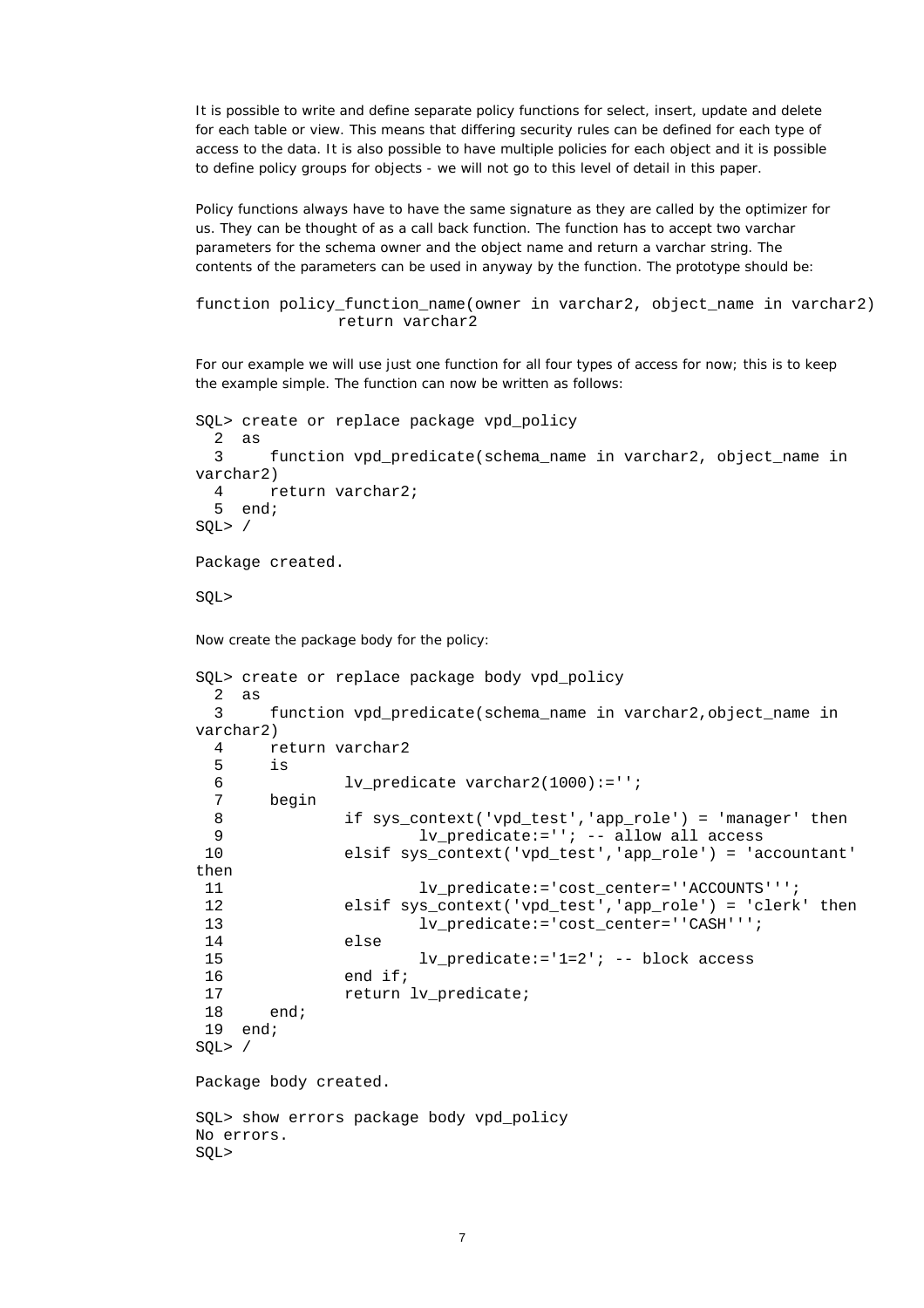• *Register the policy function / package with Oracle using the DBMS\_RLS package.*

Almost all of the pieces are now in place before we can test the functionality. Next the policy function needs to be registered with the database and specifically with the table being secured. In a real application this stage is just the same as the example with one call needed to a sys owned package called DBMS\_RLS. This package is the API interface to the Oracle kernel Row Level Security functionality. The package prototype can be found in \$ORACLE\_HOME/rdbms/admin/dbmsrlsa.sql where details of the API calls can be seen.

For the example used in this paper, the same policy function will be used for all access methods to keep the example and testing reasonably simple. Here is the call to register the policy:

```
SQL> begin 
  2 dbms_rls.add_policy( 
  3 object_schema => 'VPD', 
  4 object_name => 'TRANSACTIONS', 
  5 policy_name => 'VPD_TEST_POLICY', 
  6 function_schema => 'VPD', 
  7 policy_function => 'VPD_POLICY.VPD_PREDICATE', 
 8 statement types => 'select, insert, update, delete',
 9 vpdate check => TRUE,
10 enable => TRUE,
11 static_policy => FALSE);
 12 end; 
 13 / 
PL/SQL procedure successfully completed. 
SQL>
```
• *Automate the setting of the security context*

As mentioned above, the security context can be set automatically and one useful way to do this is by using a *database logon trigger*. An example piece of code to achieve this using one of the example application context procedures would be:

```
create or replace trigger vpd_logon_trigger 
after logon on database 
begin 
        set vpd context.set accountant;
end; 
/
```
### **Testing the example**

Finally it is time to test the policies that have been set up and see if they actually restrict access as planned. First of all we will log in as the owner of the table and see if we can see the records: SQL> connect vpd/vpd@zulia Connected. SQL> select \* from transactions; no rows selected

Strange, shouldn't we see four records as the user *vpd* is the owner of this table? Well actually the result is correct as currently no application role (security context) has been set for this user and the business security rules that were defined stated that when no application role is set then no data should be accessed. Next set the *clerk* role and examine what is visible: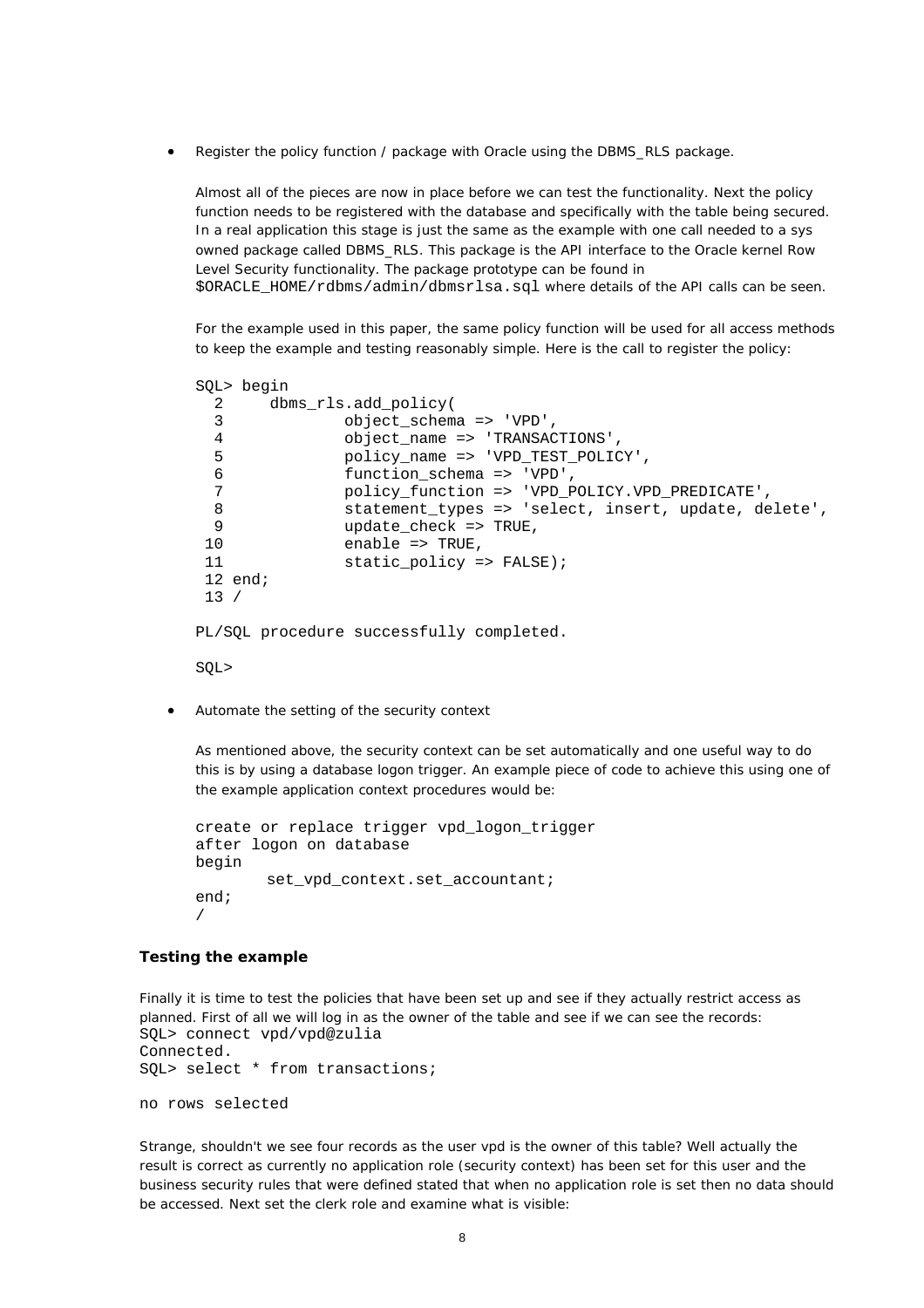SQL> exec set\_vpd\_context.set\_clerk;

PL/SQL procedure successfully completed.

Use the following SQL to confirm that the application role was correctly set.

SQL> col namespace for a15 SQL> col attribute for a15 SQL> col value for a15 SOL> select \* from session context;

NAMESPACE ATTRIBUTE VALUE --------------- --------------- --------------- VPD\_TEST APP\_ROLE clerk

Now check what records can be viewed in the transactions table.

SQL> select \* from transactions;

| TRNDATE         | CREDIT VAL DEBIT VAL TRN TYPE COST CENTE |       |      |
|-----------------|------------------------------------------|-------|------|
|                 |                                          |       |      |
| $15 - OCT - 03$ | 100.1                                    | O PAY | CASH |
| $15 - OCT - 03$ | 50.23                                    | 0 PAY | CASH |

#### SQL>

Great! We are on track as we have correctly been only able to see the CASH transactions as defined for anyone working in as a *clerk*. What would happen if the context were to be set directly by using dbms session, and not the associated package? Here is what happens:

SQL> exec dbms\_session.set\_context('vpd\_test','app\_role','manager'); BEGIN dbms\_session.set\_context('vpd\_test','app\_role','manager'); END;

```
* 
ERROR at line 1: 
ORA-01031: insufficient privileges 
ORA-06512: at "SYS.DBMS_SESSION", line 78 
ORA-06512: at line 1
```
SQL>

This shows that Oracle will only allow the context to be set using the correctly associated function - for this example *set\_vpd\_context*.

Next let's set the application role to *accountant* and test that only ACCOUNTS transactions can be viewed.

SQL> exec set\_vpd\_context.set\_accountant;

PL/SQL procedure successfully completed.

SQL> select \* from session\_context;

NAMESPACE ATTRIBUTE VALUE --------------- --------------- --------------- VPD\_TEST APP\_ROLE accountant

SQL> select \* from transactions;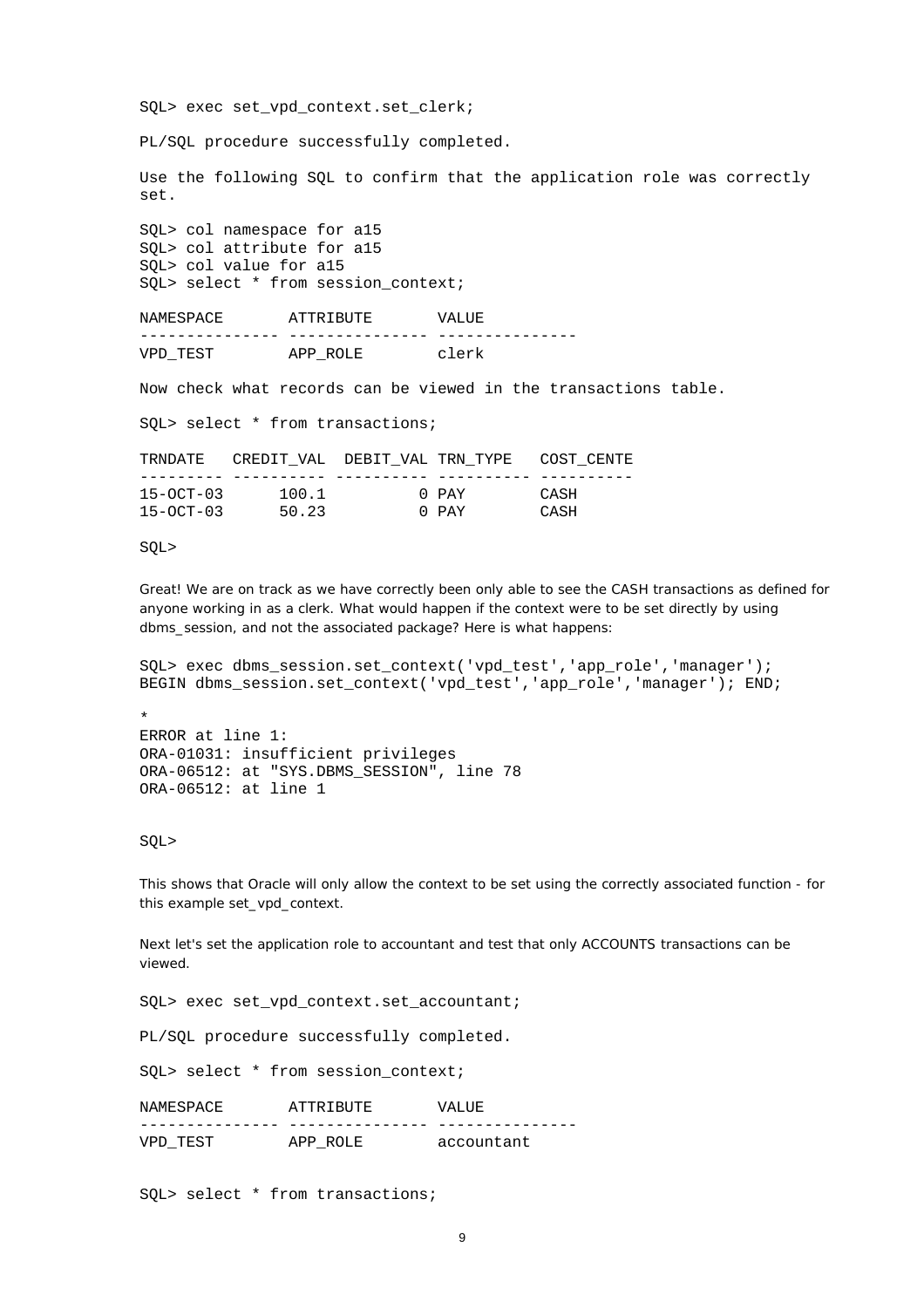| TRNDATE         | CREDIT VAL DEBIT VAL TRN TYPE COST CENTE |           |       |          |
|-----------------|------------------------------------------|-----------|-------|----------|
|                 |                                          |           |       |          |
| $15 - OCT - 03$ | $\Box$                                   | 230.2 INV |       | ACCOUNTS |
| $15 - OCT - 03$ | 15.24                                    |           | 0 TNT | ACCOUNTS |

Again success, only ACCOUNTS transactions can be viewed. This is correct behaviour for our applications security rules. Next set the application role to *manager* and check that all of the transactions can be viewed.

SQL> exec set\_vpd\_context.set\_manager;

PL/SQL procedure successfully completed.

SQL> select \* from session\_context;

| NAMESPACE | ATTRIBUTE | VALUE   |
|-----------|-----------|---------|
|           |           |         |
| VPD TEST  | APP ROLE  | manager |

SQL> select \* from transactions;

| TRNDATE         | CREDIT VAL DEBIT VAL TRN TYPE |           |           | COST CENTE |
|-----------------|-------------------------------|-----------|-----------|------------|
|                 |                               |           |           |            |
| $15 - OCT - 03$ | 100.1                         |           | $0$ $PAY$ | CASH       |
| $15 - OCT - 03$ | 50.23                         |           | $0$ $PAY$ | CASH       |
| $15-0CT-03$     | $\left($                      | 230.2 INV |           | ACCOUNTS   |
| $15 - OCT - 03$ | 15.24                         |           | 0 TNT     | ACCOUNTS   |

SQL>

The last results show that all transactions can be seen, which is again the correct behaviour. Many more tests could be performed to show how row level security works but we do not have space to be exhaustive here. I want to show just two more tests with our simple application. The first demonstrates inserting a new record and the behaviour of one of the dbms\_rls.add\_policy parameters. Because we set the same policy function for all access methods the same visibility rules apply. If we set the context to *accountant* and then try and insert a CASH transaction it should fail. Let's try:

SQL> exec set\_vpd\_context.set\_accountant;

PL/SQL procedure successfully completed.

SOL> select \* from session context;

NAMESPACE ATTRIBUTE VALUE --------------- --------------- --------------- VPD\_TEST APP\_ROLE accountant

SQL> insert into transactions(trndate,credit\_val,debit\_val,trn\_type,cost\_center) 2 values (to\_date('15-OCT-2003','DD-MON-YYYY'),120.0,0.0,'PAY','CASH'); insert into transactions(trndate, credit val,debit val,trn type, cost center)  $\star$ ERROR at line 1: ORA-28115: policy with check option violation

This is the correct behaviour as access for an accountant should be restricted to only inserting ACCOUNTS transactions. Let's try: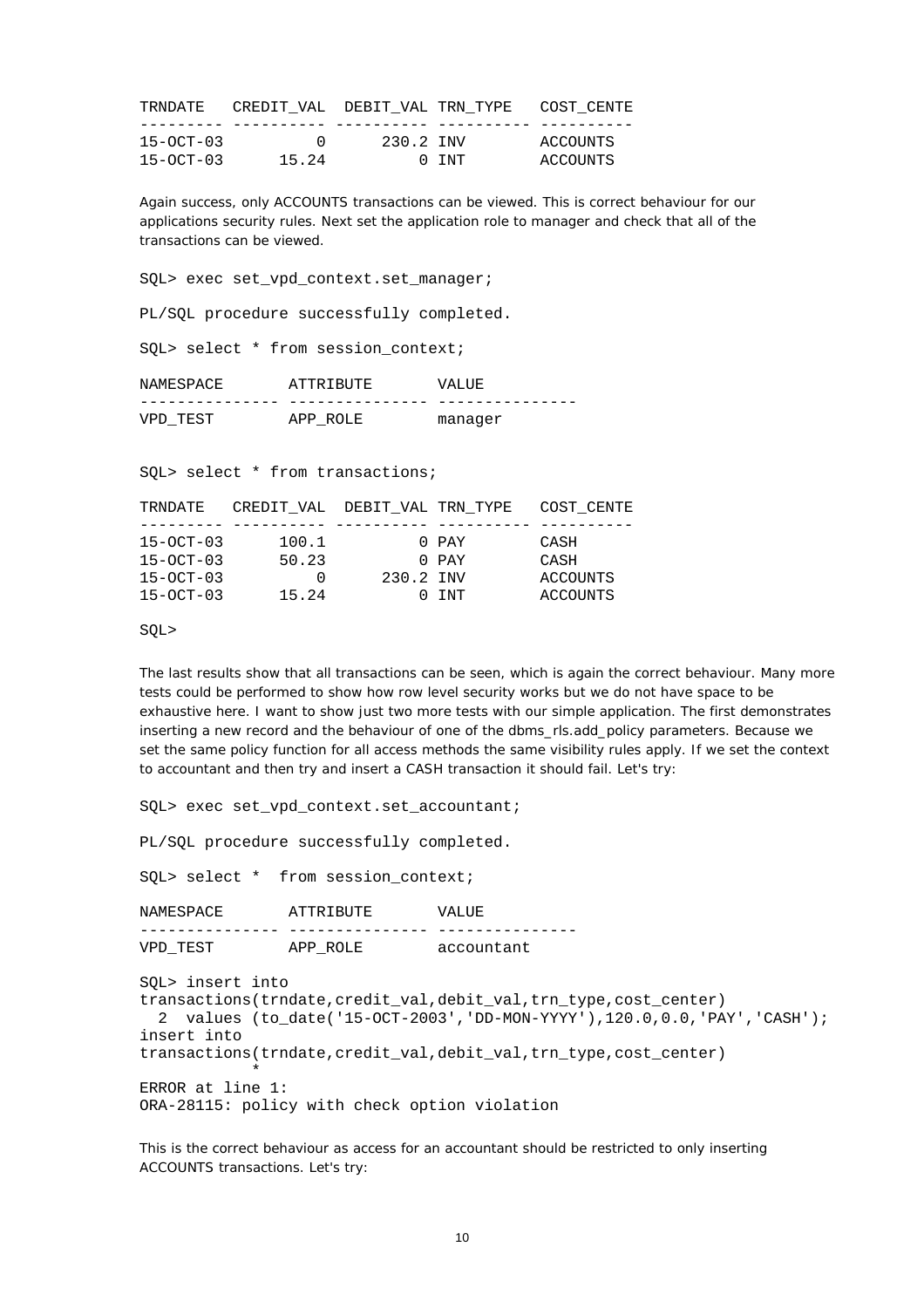```
SQL> insert into 
transactions(trndate,credit_val,debit_val,trn_type,cost_center)
   2 values (to_date('15-OCT-2003','DD-MON-
YYYY'),120.0,0.0,'INV','ACCOUNTS'); 
1 row created.
```
SQL>

Success! The behaviour for inserts and updates can be modified when specifying the policy functions to the kernel. The parameter update\_check is defaulted to FALSE but if it is set to TRUE as we did when adding the policy function, no data can be inserted or updated that should not be viewable. If we change this parameter back to its FALSE setting and try inserting the transaction above again it should not fail!

```
SQL> begin 
 2 dbms rls.drop policy(
 3 object schema => 'VPD',
 4 object name => 'TRANSACTIONS',
 5 policy name => 'VPD TEST POLICY');
  6 end; 
  7 / 
PL/SQL procedure successfully completed. 
SQL> begin 
  2 dbms_rls.add_policy( 
  3 object_schema => 'VPD', 
 4 object name => 'TRANSACTIONS',
  5 policy_name => 'VPD_TEST_POLICY', 
  6 function_schema => 'VPD', 
                 7 policy_function => 'VPD_POLICY.VPD_PREDICATE', 
  8 statement_types => 'select, insert, update, delete', 
9 update_check => FALSE, -- set back to FALSE<br>10 enable => TRUE,
                enable => TRUE,
11 static_policy => FALSE);
 12 end; 
 13 / 
PL/SQL procedure successfully completed. 
SQL> insert into transactions 
(trndate,credit_val,debit_val,trn_type,cost_center) 
  2 values (to_date('15-OCT-2003','DD-MON-YYYY'),120.0,0.0,'PAY','CASH'); 
1 row created. 
SQL>
```
This parameter allows a *slight* circumvention of the policy rules defined! Beware of this parameter and set it cautiously or at least understand its behaviour.

One last demonstration in this test section:

| Connected.  | SQL> connect system/manager@zulia as sysdba      |       |      |
|-------------|--------------------------------------------------|-------|------|
|             | SQL> select * from vpd.transactions;             |       |      |
|             | TRNDATE CREDIT VAL DEBIT VAL TRN TYPE COST CENTE |       |      |
| $15-OCT-03$ | 100.1                                            | 0 PAY | CASH |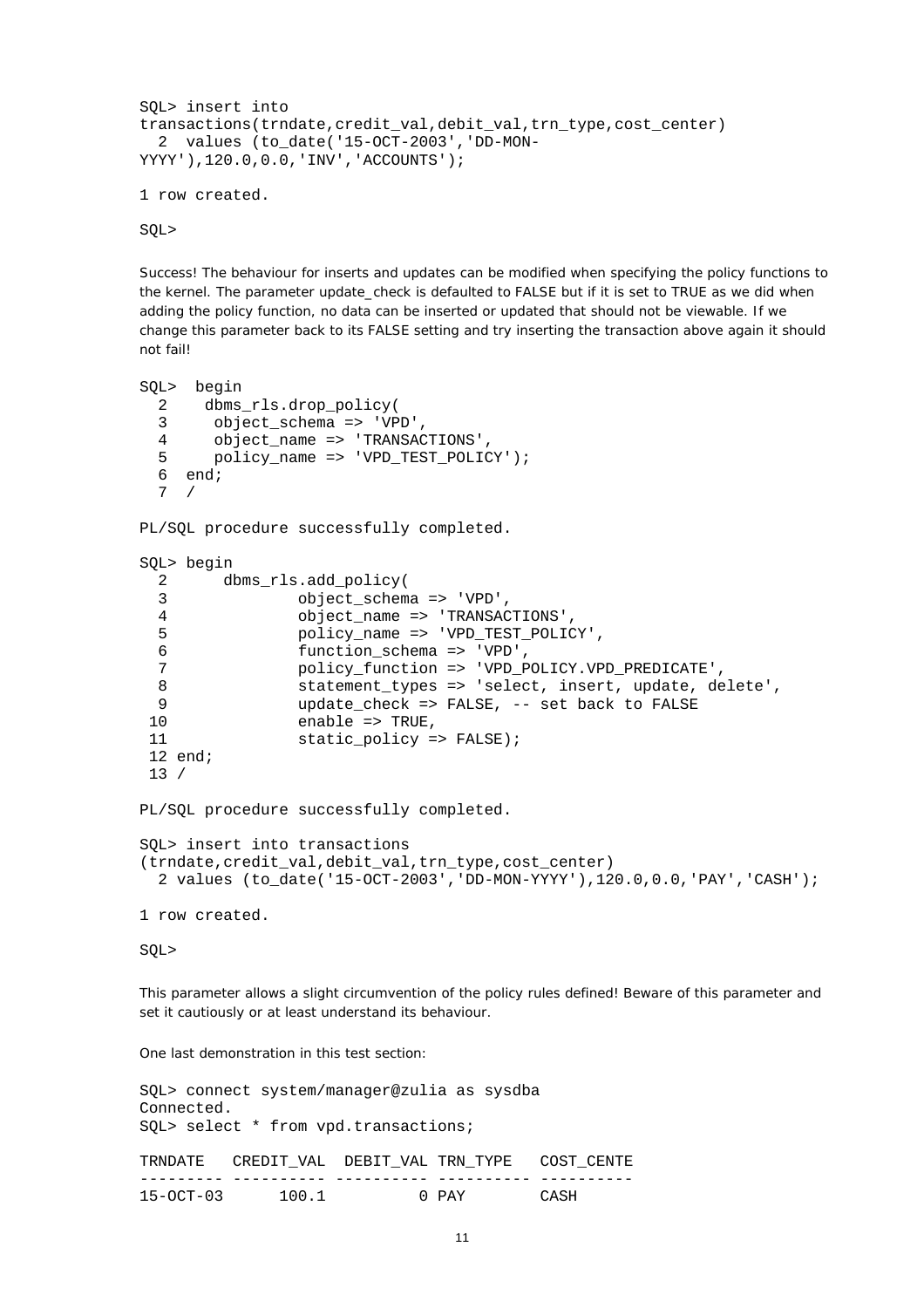| $15 - OCT - 03$ | 50.23 |           | 0 PAY    | CASH     |
|-----------------|-------|-----------|----------|----------|
| $15 - OCT - 03$ |       | 230.2 INV |          | ACCOUNTS |
| $15 - OCT - 03$ | 15.24 |           | $0.1N$ T | ACCOUNTS |
| $15 - OCT - 03$ | 120   |           | 0 INV    | ACCOUNTS |
| $15 - OCT - 03$ | 120   |           | 0 PAY    | CASH     |

6 rows selected.

As you can see the SYS user or any user such as *system* connected as *sysdba* bypasses all row level security policies. Beware of access by any user as SYS or as *sysdba* if protection of data from **all users** is important.

# **Concluding part one**

We've seen some of the advantages of Oracle's row level security, what it can be used for, and looked at a simple example of how it works. Next week in Part Two we'll conclude this short article series by testing the policies that have been setup, demonstrate a few of the data dictionary views that allow for management and monitoring, cover some other issues and features, and then see if the data can be viewed by hackers or malicious users through the use of trace files.

### **References**

- Oracle documentation http://tahiti.oracle.com
- Oracle 8i Virtual Private Databases Tim Gorman http://www.evdbt.com/VPD.pps
- Practical Oracle 8i Building efficient databases Jonathan Lewis Published by Addison Wesley
- Oracle security handbook Aaron Newman and Marlene Theriault published by Oracle Press.
- Oracle in a nutshell A desktop Quick reference Rick Greenwald and David C Kreines Published by O'Reilly
- Expert one-on-one Thomas Kyte Published by Wrox Press
- Internet security with Oracle Row-Level security Roby Sherman http://www.interealm.com/roby/technotes/8i-rls.html

#### **About the author**

Pete Finnigan is the author of the book "Oracle security step-by-step - A survival guide to Oracle security" published in January 2003 by the SANS Institute (see<http://store.sans.org/>). Pete Finnigan is the founder and CTO of PeteFinnigan.com Limited [\(http://www.petefinnigan.com/\)](http://www.petefinnigan.com/) a UK based company that specialises in auditing the security of client's Oracle databases world-wide and provides consultancy in all areas of Oracle security design, configuration and development.

View [more articles by Pete Finnigan](http://www.securityfocus.com/search?category=13&query=pete+finnigan) on SecurityFocus.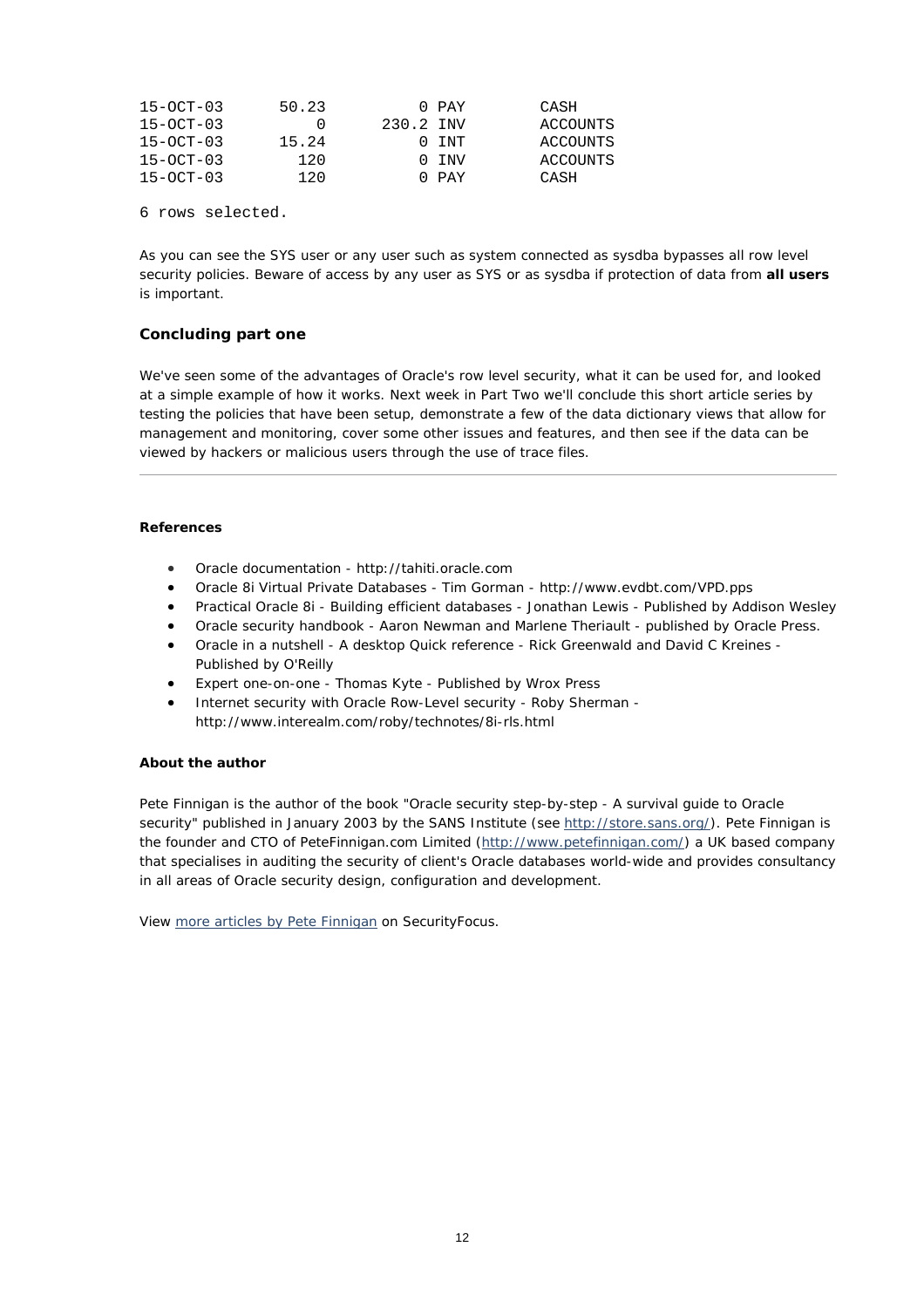# **Oracle Row Level Security: Part 2**

*by* [Pete Finnigan](mailto:pete@petefinnigan.com) last updated November 17, 2003

### **Continuing from Part One**

In [part one](http://www.securityfocus.com/infocus/1743) of this short article series we looked at some of the advantages of Oracle's row level security, what it can be used for, and looked at a simple example of how it works. We'll conclude this series by testing the policies that have been setup, demonstrate a few of the data dictionary views that allow for management and monitoring, cover some other issues and features, and then see if the data can be viewed by hackers or malicious users through the use of trace files.

Please take a look at [part one](http://www.securityfocus.com/infocus/1743) before continuing on, review the example that was previously created and you'll see where we left off.

### **Looking around**

Now we will demonstrate a few of the data dictionary views that allow management and monitoring of policies and contexts.

The dictionary view v\$vpd\_policies lists all security policies and predicates for cursors that are at present in the library cache. This is an interesting view when combined with v\$sqlarea so that the predicate and the "original SQL" can be seen. Here is an example query:

|                | SQL> col sql text for a25                     |           |                              |             |
|----------------|-----------------------------------------------|-----------|------------------------------|-------------|
|                | SOL> col predicate for a20                    |           |                              |             |
|                | SOL> col policy for a15                       |           |                              |             |
|                | SOL> col object name for a15                  |           |                              |             |
|                | SQL> select substr(sql text, 1, 25) sql text, |           |                              |             |
| 2              | predicate,                                    |           |                              |             |
| 3              | policy,                                       |           |                              |             |
| $\overline{4}$ | object name                                   |           |                              |             |
|                | 5 from v\$sqlarea , v\$vpd_policy             |           |                              |             |
| 6              | where hash value = $\text{sgl hash}$          |           |                              |             |
| SOL TEXT       |                                               | PREDICATE | POLICY                       | OBJECT NAME |
|                |                                               |           |                              |             |
|                |                                               |           |                              |             |
|                | select count $(*)$ from tran $1=2$            |           | VPD TEST POLICY TRANSACTIONS |             |
|                | select * from transaction 1=2                 |           | VPD TEST POLICY TRANSACTIONS |             |

Quite clearly access to this view should not be granted to any user except administrators.

There are a number of data dictionary views that can be used to manage and view policies set up in the database. As is usual with Oracle there are three levels of views - these are USER\_%, ALL\_% and DBA\_%. The user views show only the records owned by the user, The ALL\_% views show records owned by the user and any records that have had permissions granted to the user. The DBA\_% views show all records in the database. The records in general can represent objects or privileges - obviously it depends on the view in question. The views of relevance are as follows:

| View name       | Description                                                |
|-----------------|------------------------------------------------------------|
| % POLICY GROUPS | Lists groups for different policies                        |
|                 | %_POLICY_CONTEXTS   Lists policies and associated contexts |
| % POLICIES      | Lists details of each policy                               |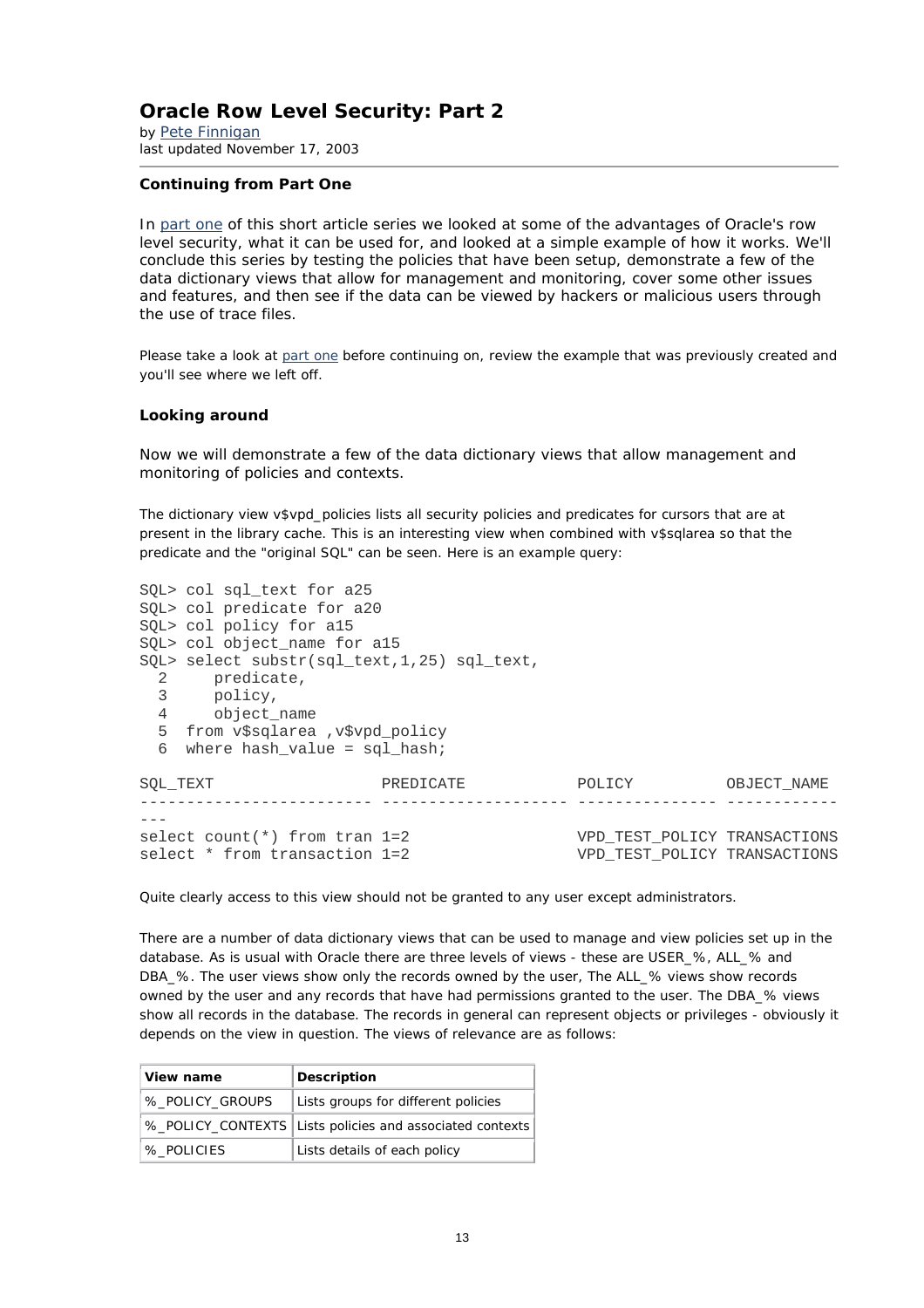For instance there is a view called DBA\_POLICY\_GROUPS. For this article the interesting views are the %\_POLICIES family. These show the actual policies implemented in the database. For example using the USER\_POLICIES view for the sample user *vpd* shows:

```
SQL> col object_name for a15 
SQL> col policy name for a15
SQL> col function for a15 
SQL> col sel for a3 
SQL> col ins for a3 
SQL> col upd for a3 
SQL> col del for a3 
SQL> col chk for a3 
SQL> col enb for a3 
SOL> select object name object name,
  2 policy name policy name,
   3 function function, 
  4 sel sel,<br>5 ins ins,
        5 ins ins, 
  6 upd upd,<br>7 del del.
       del del,
   8 chk_option chk, 
  9 enable enb 
  10 from user_policies;
```

| OBJECT NAME  | POLICY NAME                   | FUNCTION |  | SEL INS UPD DEL CHK ENB |  |  |
|--------------|-------------------------------|----------|--|-------------------------|--|--|
|              |                               |          |  |                         |  |  |
| TRANSACTIONS | VPD TEST POLICY VPD PREDICATE |          |  | YES YES YES YES YES YES |  |  |

The source code for the policy functions and any functions written to manage application contexts is available through another set of data dictionary views. The main ones are %\_SOURCE views. For example to get the source for procedures owned by the current user use the USER\_SOURCE view (to find a particular function add "where name={function\_name}" to the SQL):

```
SQL> col name for a15 
SQL> col text for a64 
SQL> set pages 0 
SQL> break on name 
SQL> select name, text
  2 from user_source 
 3 order by name, type, line;
SET_VPD_CONTEXT package set_vpd_context 
 is 
                 procedure set_manager; 
                procedure set accountant;
                 procedure set_clerk; 
                end; 
                package body set_vpd_context 
 as 
                 procedure set_manager 
 is 
                 begin 
dbms_session.set_context('vpd_test','app_role','manager'); 
                 {output snipped}
```
Clearly these views, particularly the ALL\_SOURCE and DBA\_SOURCE views can be used by hackers or less than ethical employees to gain knowledge of the security policies in the database. The dictionary view SOURCE\$ owned by the SYS user can also be used to view source code held in the database. Audit existing access and do not allow access to any of these views. Use the *wrap* command to obfuscate the PL/SQL source code from prying eyes.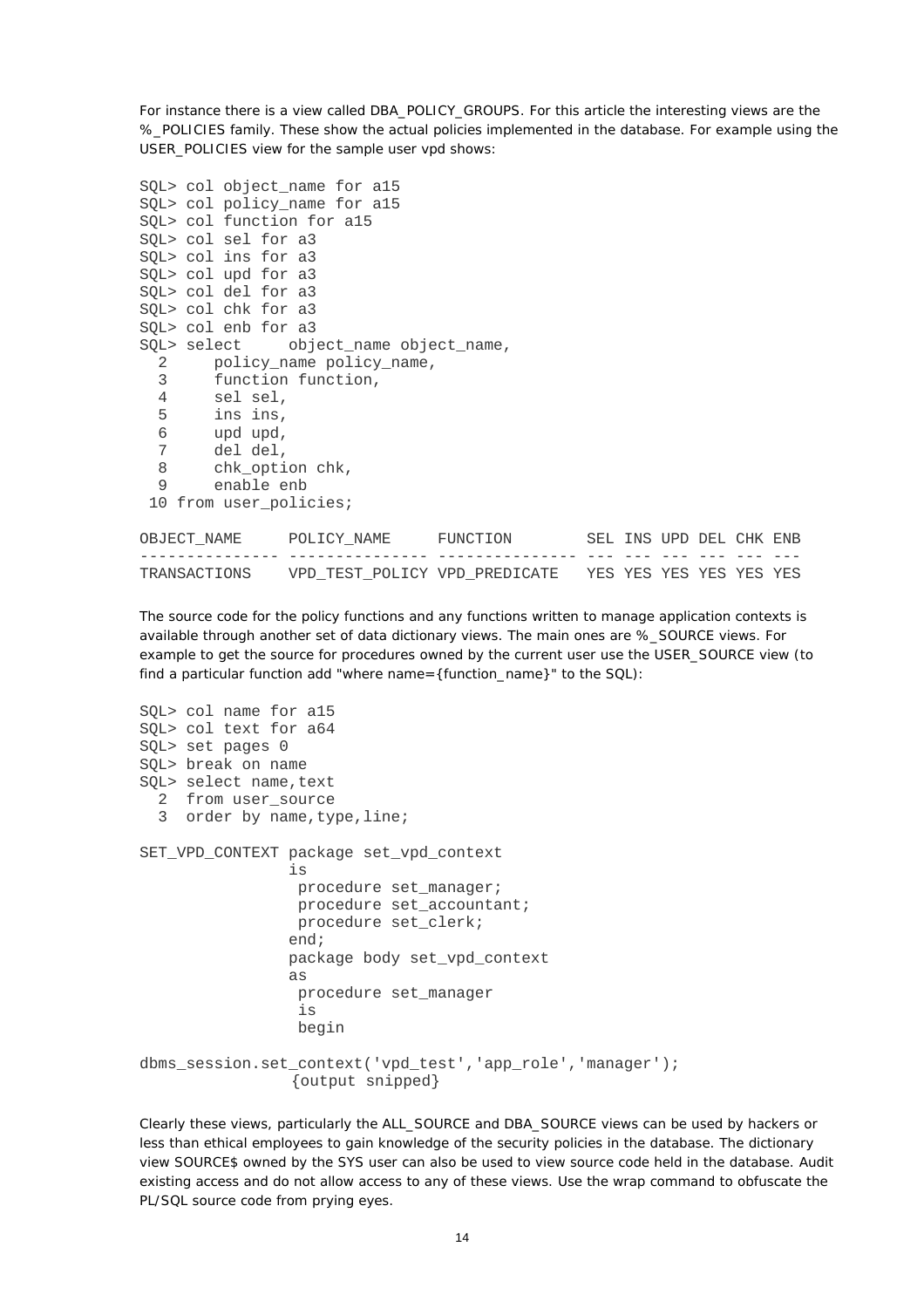There are two useful methods to view the current application contexts set for a user; these are to use the public view *session context* or to use the procedure dbms session.list context. We have already seen the use of the *session\_context* view so we won't repeat it here; instead we will demonstrate the dbms\_session method:

```
SQL> connect vpd/vpd@zulia 
Connected. 
SQL> exec set_vpd_context.set_manager; 
PL/SQL procedure successfully completed. 
SQL> set serveroutput on size 1000000 
   1 declare 
   2 lv_context dbms_session.appctxtabtyp; 
   3 lv_size number; 
   4 begin 
   5 dbms_session.list_context(lv_context,lv_size); 
   6 dbms_output.put_line(lv_context(1).namespace||'.' 
  7 ||lv_context(1).attribute||' = '
  8 |||lv|context(1).value);
   9 end; 
  10 / 
VPD_TEST.APP_ROLE = manager 
PL/SQL procedure successfully completed. 
SQL>
```
If more than one context is stored then use a loop rather than hard coding the array index of 1.

# **Issues and other features**

There are a few issues and gotchas with row level security that are now worth discussing. Some of these affect the way it works, and in general a user of row level security should be at least aware that some of these issues exist. I will keep this relatively brief as these issues are included here for completeness.

• *Accessing the base table from the policy function*

One issue with row level security policy functions is that it is not possible to access the base table that the policy function is attached to from the policy function. Let us demonstrate by changing the previous policy function to this:

```
create or replace package body vpd_policy 
as 
   function vpd predicate(schema name in varchar2, object name in varchar2)
    return varchar2 
    is 
           lv predicate varchar2(1000):='';
            lv_trndate date:=null;
    begin 
            select trndate into lv_trndate 
            from transactions 
            where rownum=1;
            if sys_context('vpd_test','app_role') = 'manager' then 
                     lv_predicate:=''; 
            elsif sys_context('vpd_test','app_role') = 'accountant' then 
                     lv_predicate:='cost_center=''ACCOUNTS'''; 
            elsif sys_context('vpd_test','app_role') = 'clerk' then 
                     lv_predicate:='cost_center=''CASH'''; 
            else
```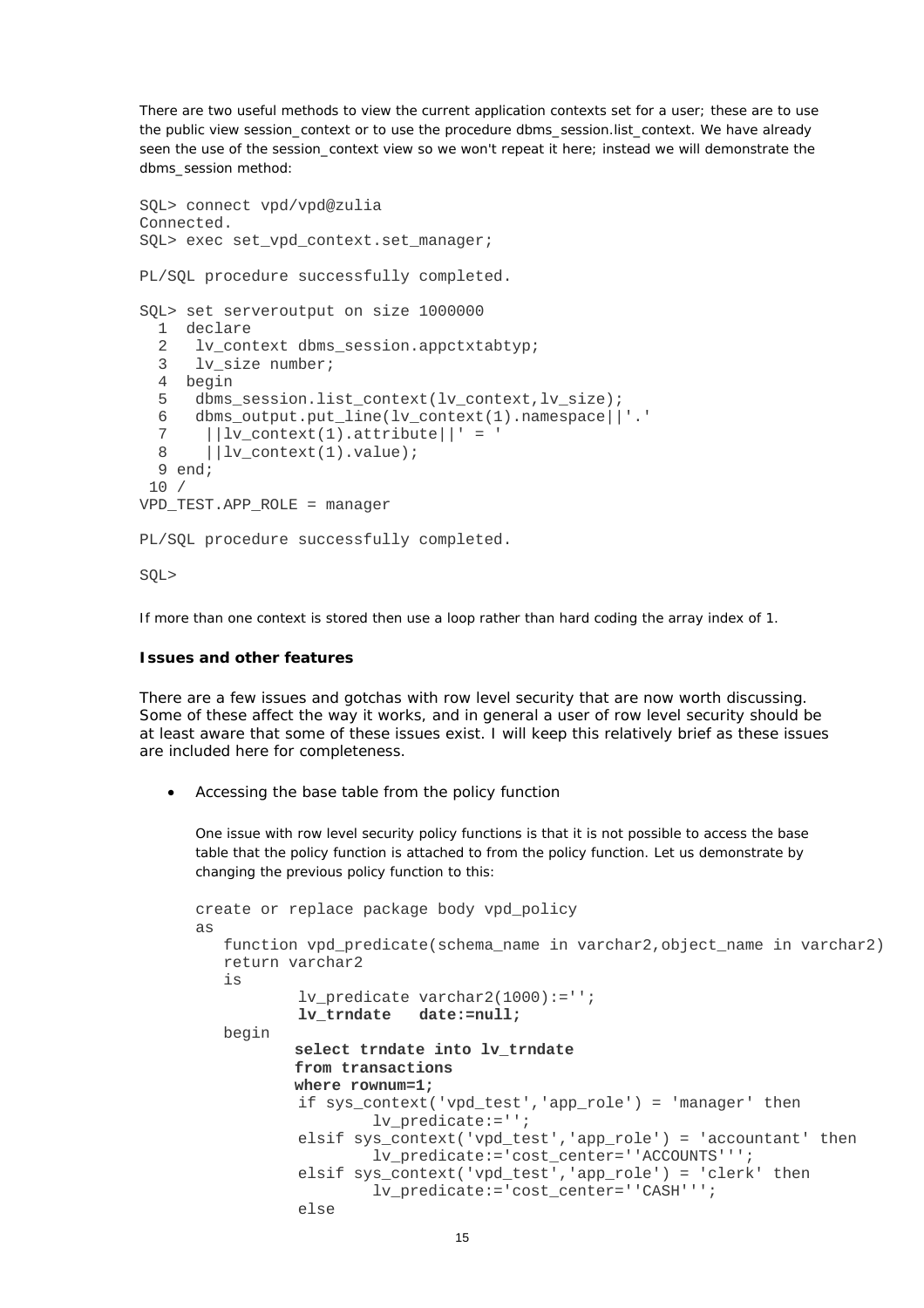```
 lv_predicate:='1=2'; 
              end if; 
              return lv_predicate; 
    end; 
end; 
/
```
#### Running as follows gives:

SQL> exec set\_vpd\_context.set\_accountant; PL/SQL procedure successfully completed SQL> select \* from transactions; {hanging session}

Accessing the table that the policy function is attached to results in indefinite library cache pin locks - a dead lock of sorts!

The solution if access to the base table is needed is to create a view on the base table such as "create view our view as select \* from base table". Then attach the security policy to the view and not the table.

#### • *Overriding row level security*

There is a system privilege EXEMPT ACCESS POLICY that if granted allows a user to be exempt from all access policies defined on any table or view. This privilege can be useful for administering a database with row level security policies or label security if implemented. This is also a possible solution to resolve the export and import problems discussed below. First here is an example of this privilege in use:

SQL> sho user USER is "VPD" SQL> select \* from transactions; no rows selected SQL> connect system/manager@zulia Connected. SQL> grant exempt access policy to vpd; Grant succeeded. SQL> connect vpd/vpd@zulia Connected. SQL> select \* from transactions; TRNDATE CREDIT\_VAL DEBIT\_VAL TRN\_TYPE COST\_CENTE --------- ---------- ---------- ---------- ---------- 15-OCT-03 100.1 0 PAY CASH<br>15-OCT-03 50.23 0 PAY CASH 15-OCT-03 50.23 0 PAY CASH<br>15-OCT-03 0 230.2 INV ACCOUNTS 15-OCT-03 0 230.2 INV ACCOUNTS<br>15-OCT-03 15.24 0 INT ACCOUNTS  $15-OCT-03$   $15.24$ 

#### SQL>

This example shows that the user *vpd* should not be able to see any of the transactions as he has not had any application roles granted. After granting the system privilege EXEMPT ACCESS POLICY the user *vpd* can now view all transactions.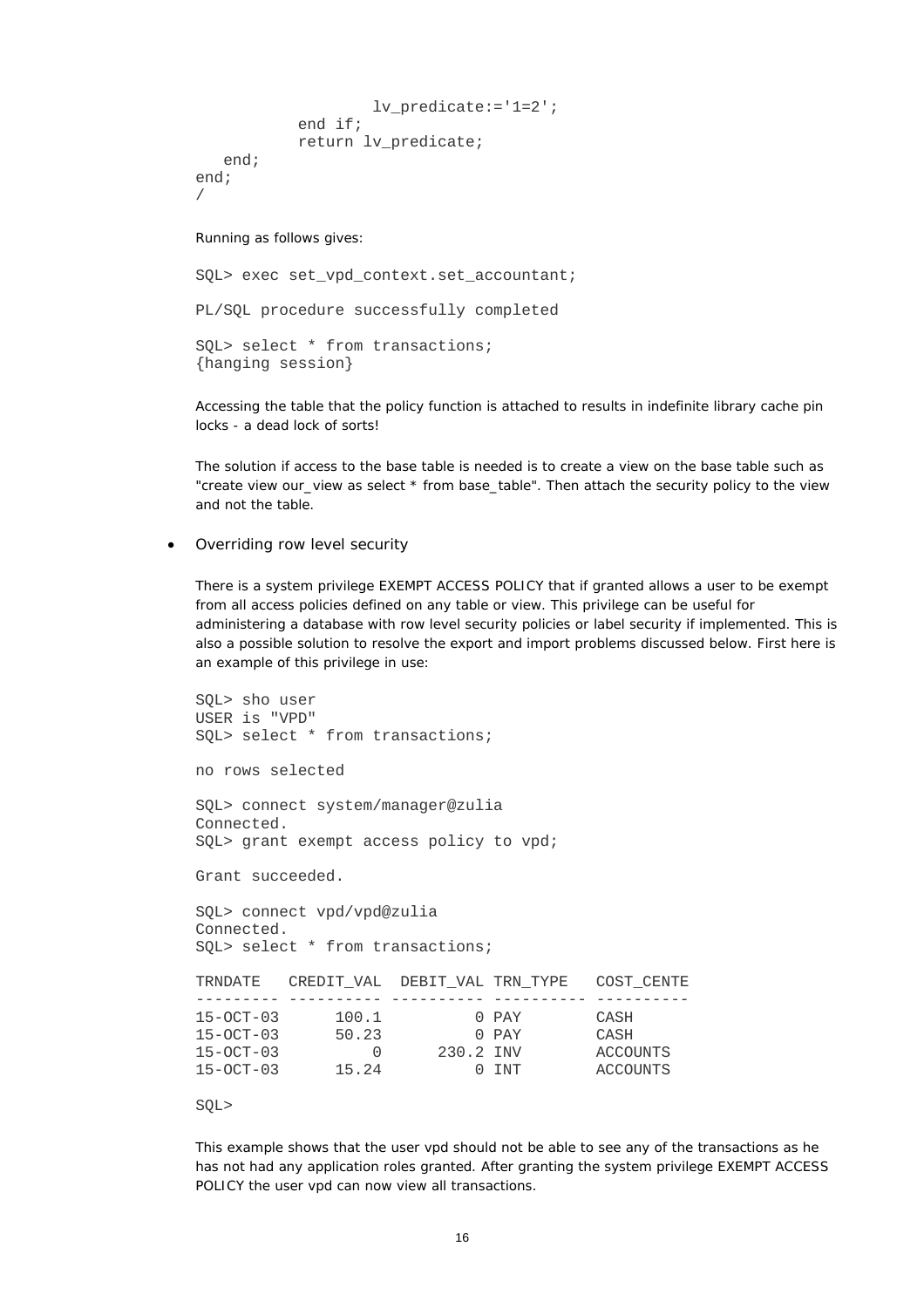An audit should be undertaken regularly for any users who have been granted this privilege in a database that uses row level security. Also, clearly this privilege should not be granted with admin options. It should be noted that this privilege does not override any object privileges such as select, delete, insert or update on objects.

#### • *Issues with referential integrity*

There are issues with referential integrity where it can be possible to update records where this should not be allowed by the security policy, by using the ON UPDATE SET NULL integrity constraint. It is also possible to delete records that again should not be allowed to be deleted by using the ON DELETE CASCADE integrity constraint. There is also a case whereby it is possible to infer the existence of records in a table without being able to access those records by using a foreign key. This can be done by attempting to insert records and watching the result. If an integrity constraint error occurs where the parent key is not found we know the record doesn't exist in the parent table. Conversely when the insert succeeds the parent record must exist. These issues exist when there is no access to a parent or child table due to row level security. More details and examples these three issues are discussed in detail in Tom Kytes' book, "Expert One-on-one Oracle".

#### • *Cached cursors*

This is a rather esoteric issue. In earlier versions of Oracle with row level security (8.1.5 and 8.1.6) if the context was changed after setting it at the beginning of a session and the tool used to connect to the database caches cursors, then it is possible for the SQL affected to execute based on a previous context and not the changed one. This can mean that an incorrect predicate is used. This issue is fixed from version 8.1.7. as bind variables are used for the context. There is a second issue with cached cursors that is still a problem in later versions. If the predicate condition is retrieved dynamically from a database table for instance and that table is altered during a session and again a cursor is cached then an incorrect predicate will be used in the SQL executed. That is, the cached predicate will not be re-parsed in this case and the new predicate used. Again there is an excellent discussion of this issue in Tom Kytes' book, "Expert One-on-one Oracle"

#### • *Export and import*

When export is used to export data the row level security policy rules still apply. The default mode of export is to use conventional path which means SQL is used to extract the data. Here is what happens when the transactions table is exported as the vpd user:

C:\oracle\admin\zulia\udump>exp vpd/vpd@zulia file=exp.dat tables=transactions

Export: Release 9.0.1.1.1 - Production on Sun Oct 19 18:56:18 2003

(c) Copyright 2001 Oracle Corporation. All rights reserved.

Connected to: Oracle9i Enterprise Edition Release 9.0.1.1.1 - Production With the Partitioning option JServer Release 9.0.1.1.1 - Production Export done in WE8MSWIN1252 character set and AL16UTF16 NCHAR character set

About to export specified tables via Conventional Path ... **EXP-00079: Data in table "TRANSACTIONS" is protected. Conventional path may only be exporting partial table.**

.. exporting table TRANSACTIONS 0 rows exported Export terminated successfully with warnings.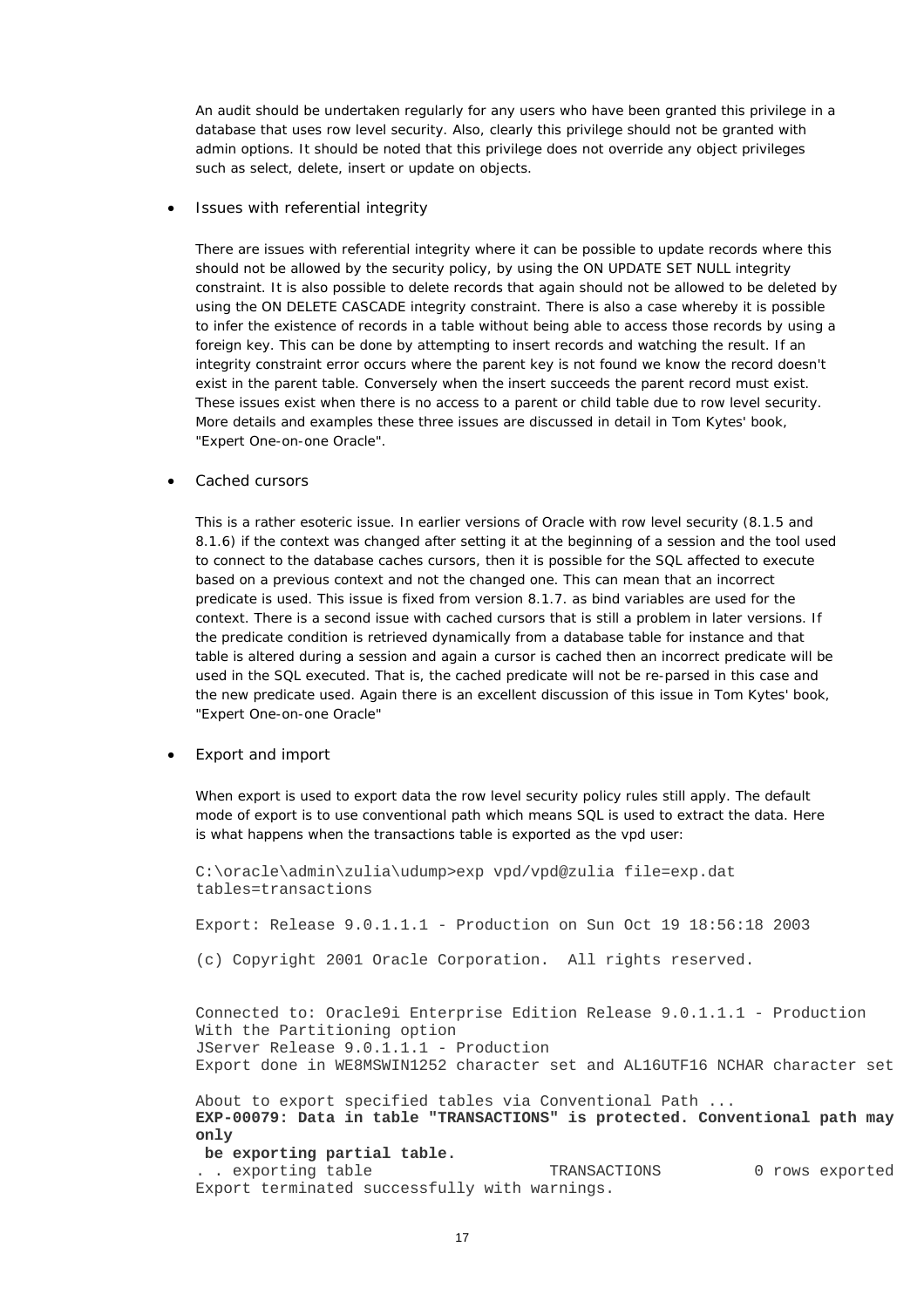Export warns that it may not export all of the data requested because of row level security rules. When export is run in direct path mode the following happens:

```
About to export specified tables via Direct Path ... 
EXP-00080: Data in table "TRANSACTIONS" is protected. Using conventional 
mode. 
EXP-00079: Data in table "TRANSACTIONS" is protected. Conventional path may 
only 
 be exporting partial table.
.. exporting table TRANSACTIONS 0 rows exported
```
Export drops back to conventional mode. The solutions to this issue if all data should be exported is to export as the user SYS or as a user using "as sysdba" so that all the expected data is exported. The issue with the *import* utility is when the update\_check parameter is set to true (described above) then any rows that are attempted to be inserted that would not normally be viewable by the user running import because of the policy will be rejected. The same solution as the *export* utility applies, either import the data as SYS or as a user connected "as sysdba". In both cases the policy could also be disabled for the duration of the export or import.

All of the above issues should be noted by the Oracle security practitioner as knowledge of these could be used to an attackers benefit.

### **Can the SQL including predicate be extracted or traced?**

One other interesting area to look into is the issue of whether the real SQL that is executed for the user can be viewed in anyway by a hacker or malicious employee. This is of course the SQL including the additional part of the *where* clause, the predicate. First we will try standard SQL trace. There are many ways to set sql trace - we will not go into them all here. Here is an example run to generate a trace file:

```
SQL> sho user 
USER is "VPD" 
SQL> exec set_vpd_context.set_accountant; 
PL/SQL procedure successfully completed. 
SQL> alter session set sql_trace=true; 
Session altered. 
SQL> select * from transactions; 
TRNDATE CREDIT_VAL DEBIT_VAL TRN_TYPE COST_CENTE 
--------- ---------- ---------- ---------- ---------- 
15-OCT-03 0 230.2 INV ACCOUNTS 
15-OCT-03 15.24 0 INT ACCOUNTS 
15-OCT-03 120 0 INV ACCOUNTS
```
SQL>

This generates a raw trace file in the directory pointed at by the *user\_dump\_dest* initialisation parameter. The format of the name is platform dependent for instance on Windows XP it is ORA{PID}. TRC for Unix it can be {SID}\_ora\_{PID}.trc. The PID can be found by querying the dictionary views v\$process and v\$session. The raw trace file can be read to see where the SQL was executed: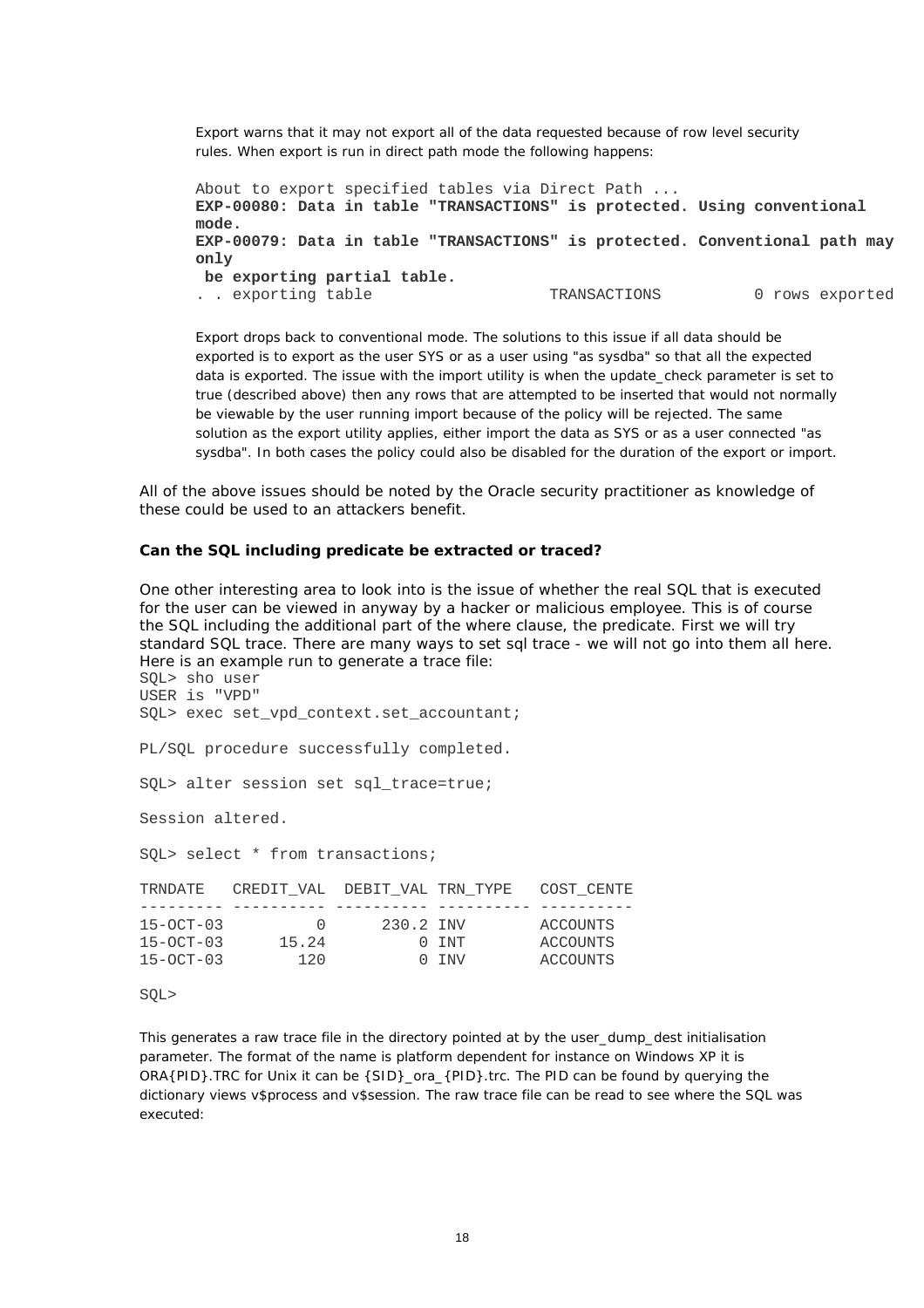PARSING IN CURSOR #3 len=26 dep=0 uid=80 oct=3 lid=80 tim=3703688816 hv=2895734505 ad='79fff7a0' **select \* from transactions** END OF STMT PARSE #3:c=1241785,e=2153000,p=14,cr=231,cu=6,mis=1,r=0,dep=0,og=4,tim=3703688816 ===================== PARSING IN CURSOR #4 len=764 dep=1 uid=80 oct=47 lid=80 tim=3703698816 hv=2107271493 ad='79fc88e0' **declare p varchar2(32767); begin p := VPD\_POLICY.VPD\_PREDICATE(:sn, :on);**  $:$  $:$  $:$  $:$  $:$ **substr(p,1,4000); :v2 := substr(p,4001,4000); :v3 := substr(p,8001,4000); :v4 := substr(p,12001,4000); :v5 := substr(p,16001,4000); :v6 := substr(p,20001,4000); :v7 := substr(p,24001,4000); :v8 :=**  substr(p,28001,4000);  $\cdot v9 := \text{substr}(p,32001,767);$ **:v10 := substr(p, 4000, 1); :v11 := substr(p,8000,1); :v12 :=**   $\text{substr}(p, 12000, 1); \text{ v13} := \text{substr}(p,16000,1);$   $\text{v14} :=$ substr(p, 20000, 1); :v15 := substr(p, 24000, 1); :v16 := **substr(p, 28000, 1); :v17 := substr(p,32000,1); end;**

The trace shows the SQL that was typed in not the SQL including the dynamic predicate. This is not useful if we hoped to see the *real SQL* that was executed. But it is possible to see from the trace that row level security is in use as the next cursor is one that executed the policy function in a piece of dynamic PL/SQL. Even though the predicate can not be read it is possible to see that row level security is used on this table! A better way to view the trace file is to use the utility *tkprof* as follows:

Oracle:Jupiter> tkprof input\_trace\_file output\_file sys=yes

Another, better way to view what row level security is up to is to use the event 10730. This can be done as follows:

SQL> sho user USER is "VPD" SQL> exec set\_vpd\_context.set\_accountant;

PL/SQL procedure successfully completed.

SQL> alter session set events '10730 trace name context forever';

Session altered.

SQL> set autotrace on explain SQL> select \* from transactions;

| TRNDATE         | CREDIT VAL DEBIT VAL TRN TYPE |           |      | COST CENTE |
|-----------------|-------------------------------|-----------|------|------------|
|                 |                               |           |      |            |
| $15 - OCT - 03$ | $\left( \right)$              | 230.2 TNV |      | ACCOUNTS   |
| $15 - OCT - 03$ | 15.24                         |           | 0.1N | ACCOUNTS   |
| $15 - OCT - 03$ | 120                           |           | 0.7N | ACCOUNTS   |

Execution Plan

|  |  | SELECT STATEMENT Optimizer=CHOOSE |
|--|--|-----------------------------------|
|--|--|-----------------------------------|

1 0 TABLE ACCESS (FULL) OF 'TRANSACTIONS'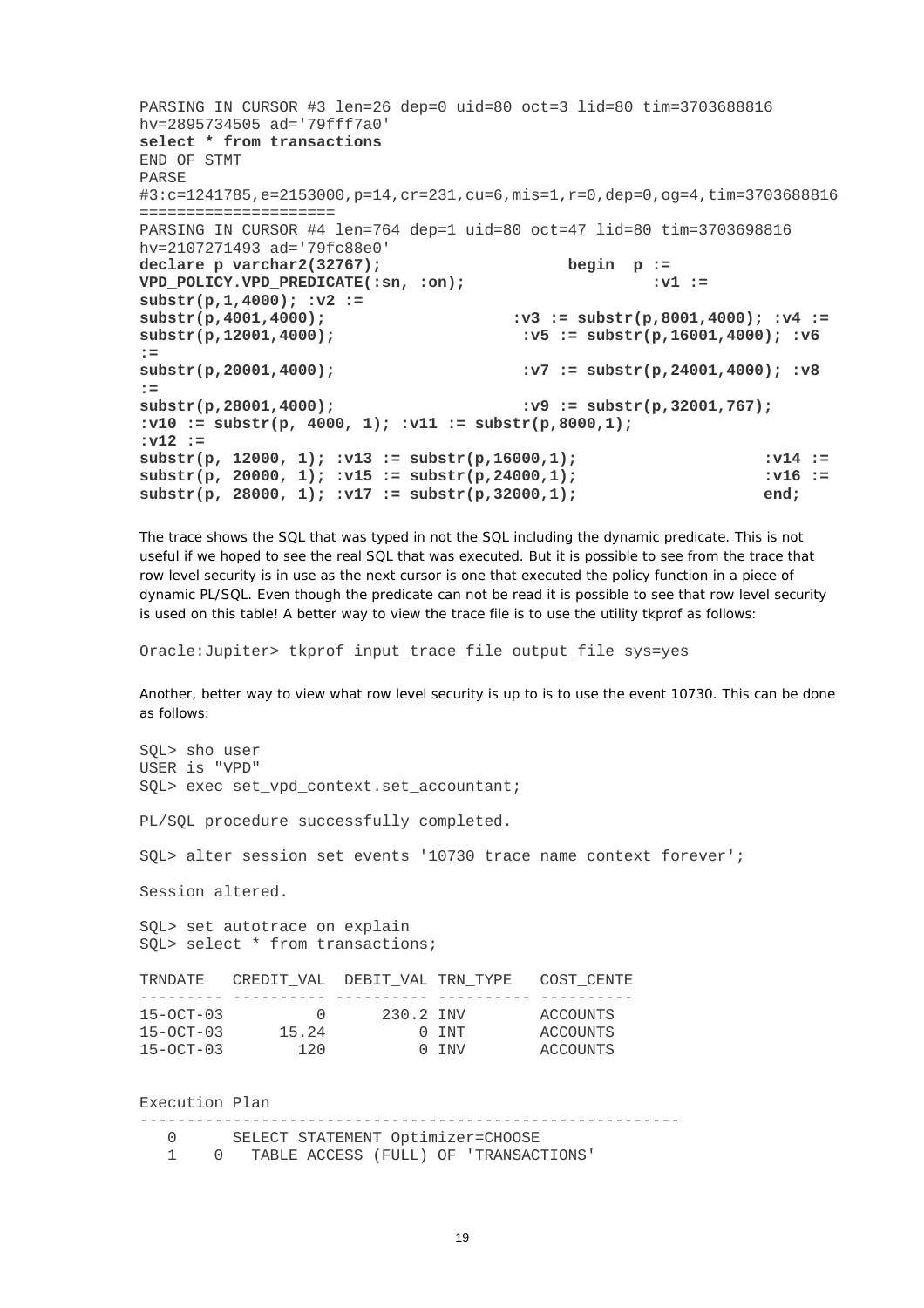This also generates a trace file in the same location as the normal trace again with the same naming conventions. The contents of the trace are short and show the row level security details. Here is what was generated without the header info for the above run:

\*\*\* 2003-10-19 16:30:59.000 \*\*\* SESSION ID:(7.64) 2003-10-19 16:30:59.000 ------------------------------------------------------------- Logon user : VPD Table or View : VPD.TRANSACTIONS Policy name : VPD TEST POLICY Policy function: VPD.VPD\_POLICY.VPD\_PREDICATE RLS view : SELECT "TRNDATE","CREDIT\_VAL","DEBIT\_VAL","TRN\_TYPE","COST\_CENTER" FROM "VPD"."TRANSACTIONS" "TRANSACTIONS" WHERE (cost\_center='ACCOUNTS')

This is exactly what is needed for the curious hacker or malicious employee. It shows details of the policy function and also a modified SQL statement with the additional predicate.

One other trace method is available using event 10060 which dumps the cost-based optimizer predicates. Details of this and other events can be found on the internet. This is more complicated as it needs the use of a summary table that has to be created, statistics need to be created and the shared pool needs to be flushed to force the trace. Here is an example:

SQL> sho user USER is "VPD" SQL> analyze table transactions estimate statistics; Table analyzed. SQL> create table kkoipt\_table(c1 int, c2 varchar2(80)); Table created. SQL> connect system/manager@zulia Connected. SQL> alter system flush shared\_pool; System altered. SQL> connect vpd/vpd@zulia Connected. SOL> exec set vpd context.set accountant; PL/SQL procedure successfully completed. SQL> alter session set events '10060 trace name context forever'; Session altered. SQL> set autotrace on explain; SQL> select \* from transactions; TRNDATE CREDIT\_VAL DEBIT\_VAL TRN\_TYPE COST\_CENTE --------- ---------- ---------- ---------- ---------- 15-OCT-03 0 230.2 INV ACCOUNTS 15-OCT-03 15.24 0 INT ACCOUNTS 15-OCT-03 120 0 INV ACCOUNTS

Execution Plan

 $-$ 

0 SELECT STATEMENT Optimizer=CHOOSE (Cost=1 Card=3 Bytes=63)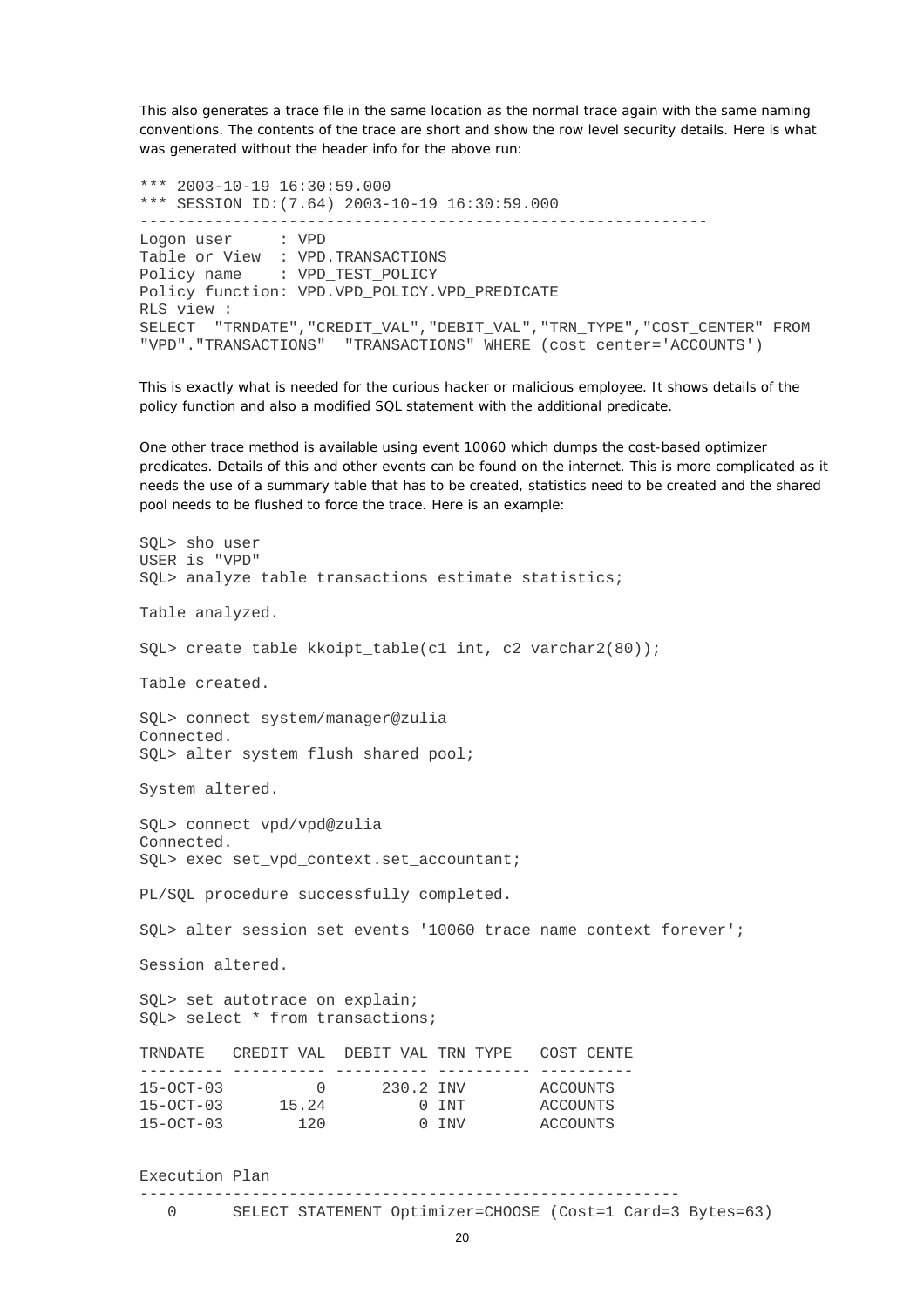1 0 TABLE ACCESS (FULL) OF 'TRANSACTIONS' (Cost=1 Card=3 Bytes  $=63$ 

```
SQL> set autotrace off 
SQL> select c2 from (select distinct c1,c2 from kkoipt_table) order by c1; 
C<sub>2</sub>---------------------------------------------------------------------------
----- 
Table: 
TRANSACTIONS 
frofand 
  "TRANSACTIONS"."COST_CENTER"='ACCOUNTS'
```
SQL>

This is a long winded way to check the predicates generated as event 10730 is easier to use but it works. From Oracle 9iR2 there are additional predicate columns on the explain plan so this becomes redundant.

The result from this query by selecting from the summary table *kkoipt\_table* shows the predicate again.

The lesson from this section is that if you do not want your users, hackers or malicious employees to know row level security is used or how the SQL is modified, then do not allow them to set trace or events in anyway.

In this section we were interested from a security perspective as to what details, if any, can be viewed from the database on the operation of the optimizer in respect of row level security. Performance analysts are also interested in these trace files to know what is executing and why it might be slow.

### **Conclusions**

Oracle's row level security implementation provides security at the actual data level that cannot be easily bypassed by use of administration tools such as *SQL\*Plus* or *TOAD* or whatever else an employee or hacker may choose to use. In this respect it is excellent at securing the data.

Can the data still be hacked? The answer is probably, if an attacker is determined and skilled enough, and enough time is available. For most organisations though this is an excellent piece of functionality that should be considered for segregating data or for protecting the more secure data in a general database from a larger group of users. Use it but remember it isn't the golden global solution. The servers and database still need to be audited and hardened and an overall security policy should be in place that includes the Oracle data. Always remember the *least privilege principle* and use it to ensure that every user has only the access they need irrespective of row level security. Audit for privileges and access levels in the areas discussed above. Again the code from this paper is available at [http://www.petefinnigan.com/sql.htm.](http://www.petefinnigan.com/sql.htm)